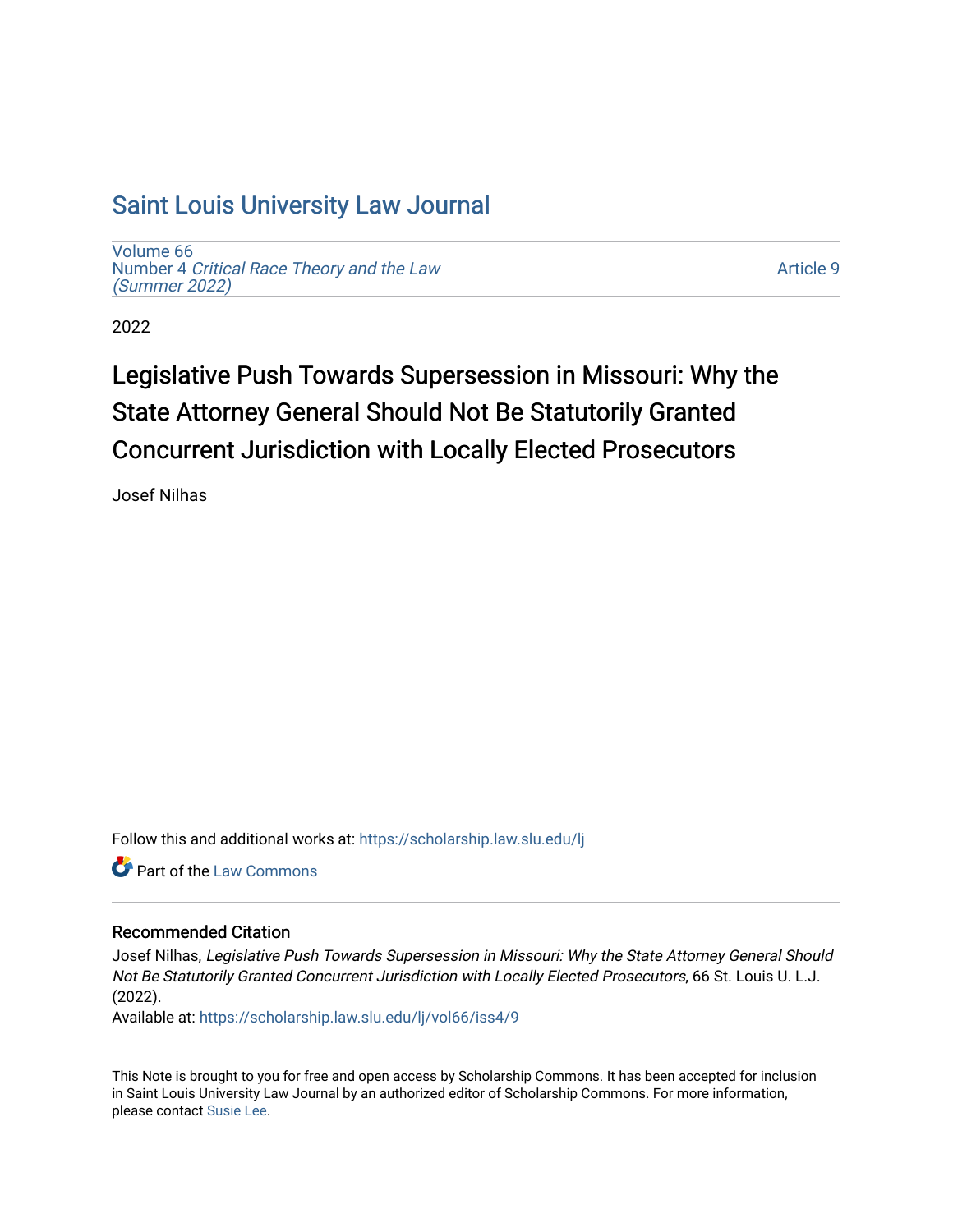# **LEGISLATIVE PUSH TOWARDS SUPERSESSION IN MISSOURI: WHY THE STATE ATTORNEY GENERAL SHOULD NOT BE STATUTORILY GRANTED CONCURRENT JURISDICTION WITH LOCALLY ELECTED PROSECUTORS**

#### ABSTRACT

*There is a current trend of electing progressive or "reform-minded" prosecutors over "tough-on-crime" prosecutors in local elections across the country. Traditionally, prosecutors have possessed wide discretion over which cases to prosecute or not, and the law presumes that "prosecutors make discretionary decisions disinterestedly, unaffected by their own self-interest or the interest of others." However, recently in Missouri, state officials have pushed for providing the state attorney general with concurrent jurisdiction over certain cases. In particular, the Missouri Senate passed a provision through an amendment to House Bill 2 ("HB2") that would allow the State Attorney General to take over homicide cases in St. Louis City after ninety days if the Circuit Attorney has not filed charges or by request from "the chief law enforcement officer of the investigative agency for the alleged criminal offense or offenses." Proponents of the measure say understaffed and inexperienced prosecutors require this kind of assistance to fight the "crime epidemic" in St. Louis City.* 

*The proposed HB2 would drastically change Missouri's historical practice of allowing the local prosecutor to exercise wide discretion in their roles. The election of progressive prosecutors in various cities and counties across the country is not something that has happened by chance. These communities are making the active choice to elect someone as prosecutor who feels the same way they do about the justice system. Voters who elect progressive prosecutors expect them to take many of the actions discussed throughout this Note, such as reduced prosecution of drug crimes or infrequent attempts to pursue the death penalty. While this issue is somewhat new in Missouri, similar proposals and discussions concerning a local prosecutor's level of discretion have arisen across the country. This author suggests that the best resolution is for local legislatures to reject bills like HB2, which intentionally transfer local power away to the state level.*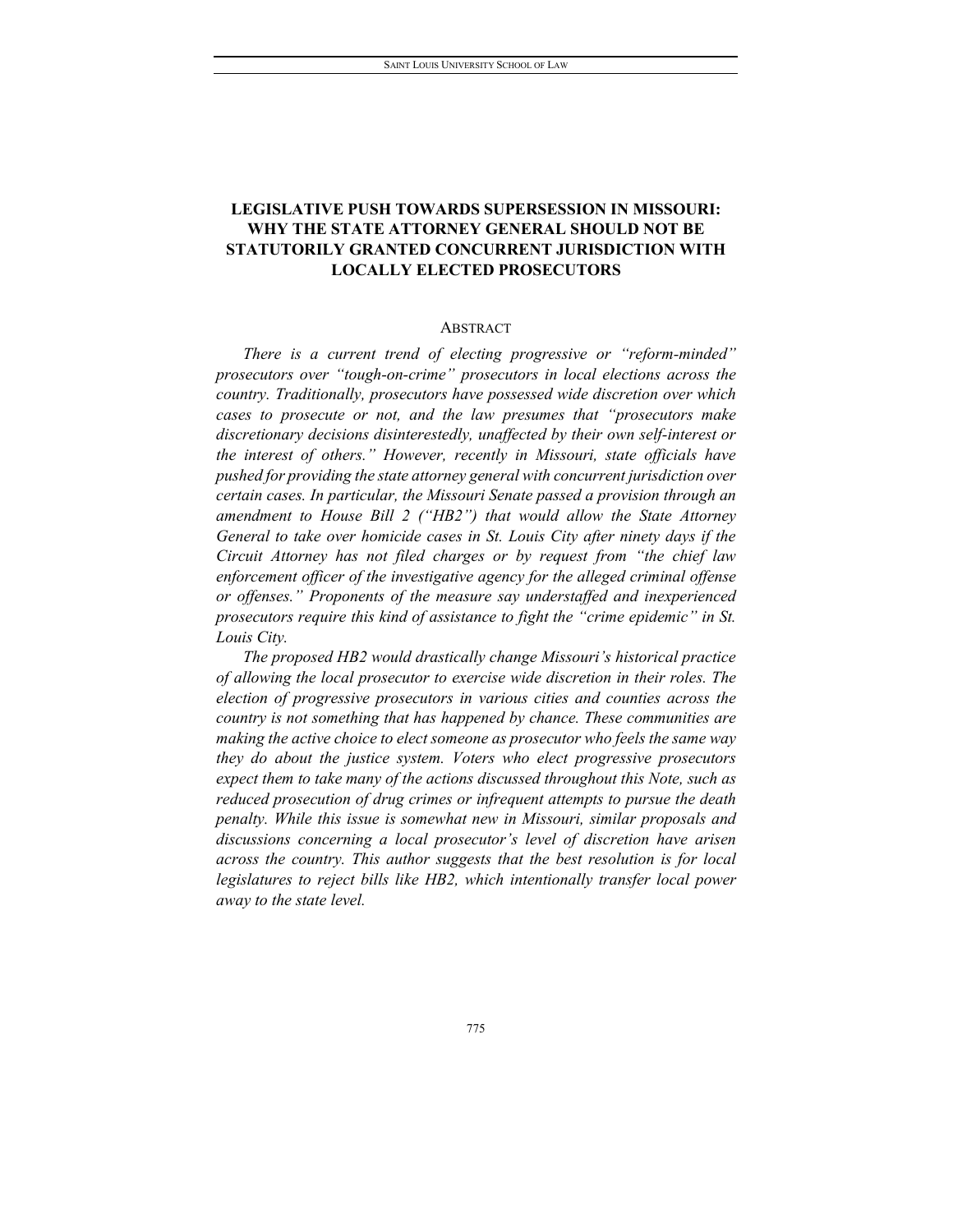#### **INTRODUCTION**

There is a current trend of electing progressive or "reform-minded" prosecutors over traditional "tough-on-crime" prosecutors in local elections across the country.<sup>[1](#page-2-0)</sup> This is even more true in liberal, urban communities, such as St. Louis.[2](#page-2-1) Traditionally, prosecutors have possessed wide discretion over which cases to prosecute or not, and the law presumes that "prosecutors make discretionary decisions disinterestedly, unaffected by their own self-interest or the interest of others."[3](#page-2-2) However, recently in Missouri, state officials have pushed for providing the state attorney general with concurrent jurisdiction over certain cases. While this issue is somewhat new in Missouri, similar proposals and discussions concerning a local prosecutor's level of discretion have arisen across the country.[4](#page-2-3)

In particular, the Missouri Senate passed a provision on September 2, 2020, through an amendment to House Bill 2 ("HB2").<sup>[5](#page-2-4)</sup> This provision would allow the State Attorney General to take over homicide cases in St. Louis City after ninety days if the Circuit Attorney has not filed charges or by request from "the chief law enforcement officer of the investigative agency for the alleged criminal offense or offenses."[6](#page-2-5) Proponents of the measure say understaffed and inexperienced prosecutors require this kind of assistance to fight the "crime epidemic" in St. Louis City.<sup>[7](#page-2-6)</sup> They believe St. Louis requires this help now

<span id="page-2-4"></span>5. Rebecca Rivas, *Republican State Senators Pass Provision that 'Usurps' Circuit Attorney Kimberly Gardner's Authority, Missouri Prosecutors Say*, ST. LOUIS AM. (Sept. 3, 2020), http://www.stlamerican.com/news/republican-state-senators-pass-provision-that-usurps-circuitattorney-kimberly-gardner-s-authority-missouri-prosecutors/article\_0a050270-ee30-11ea-aaf8 efbca5ecef46.html [https://perma.cc/69D8-TFMD].

6*. Id.*

<span id="page-2-6"></span><span id="page-2-5"></span>7. Jack Suntrup, *In Early-Morning Maneuver, Missouri Senate Pushes Through Bill Aimed at Gardner*, ST. LOUIS POST DISPATCH (Sept. 3, 2020), https://www.stltoday.com/news/local/

<span id="page-2-0"></span><sup>1.</sup> Sam Reisman, *The Rise of the Progressive Prosecutor*, LAW360 (Apr. 7, 2019), https://www.law360.com/articles/1145615/the-rise-of-the-progressive-prosecutor [https://perma .cc/ETH4-2H3H].

<span id="page-2-1"></span><sup>2</sup>*. Id.* (Wesley Bell, newly elected Prosecuting Attorney in St. Louis, "represents part of a new wave of progressive prosecutors taking office . . . across the country").

<span id="page-2-2"></span><sup>3.</sup> Bruce Green & Rebecca Roiphe, *Rethinking Prosecutors Conflicts of Interest*, 58 B.C.L. REV. 463, 466 (2017).

<span id="page-2-3"></span><sup>4</sup>*. See* Kayla Sullivan, *Bill Allowing State Attorney to Superseded County Prosecutor Passes Committee*, FOX 59 (Jan. 28, 2020), https://fox59.com/news/politics/bill-allowing-state-attorneyto-supersede-county-prosecutor-passes-committee/ [https://perma.cc/HQ5V-EX5P] (Indiana bill proposing legislation to allow the attorney general to prosecute cases that a local prosecutor has a blanket policy not to pursue); Carly Sitrin, *Attorney General Just Says 'No' to Decriminalizing Marijuana in Jersey City*, NJ SPOTLIGHT NEWS (July 23, 2018), https://www.njspotlight .com/2018/07/18-07-22-attorney-general-just-says-no-to-decriminalizing-marijuana-in-jerseycity/ [https://perma.cc/9JKG-4CA5] (New Jersey Attorney General arguing that municipal prosecutors cannot use their powers of discretion to refuse to criminally prosecute particular classes of cases).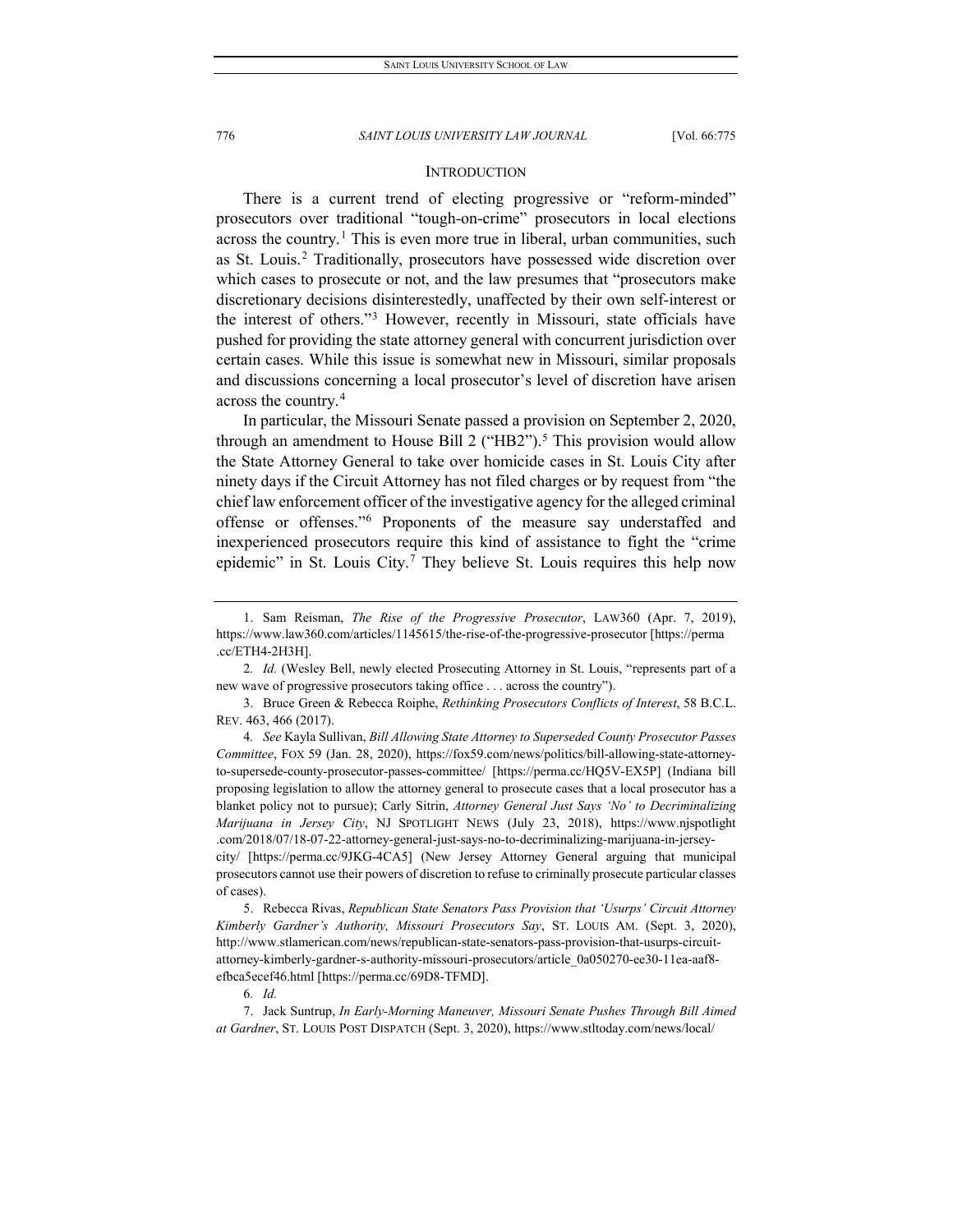because of the many lawyers that Kim Gardner's office has lost, coupled with her more lenient approach of prosecutions for certain offenses.<sup>[8](#page-3-0)</sup> St. Louis is also an isolated target because Gardner is the first true progressive prosecutor in Missouri. Passage of the provision raised immediate opposition from a variety of parties, including St. Louis Mayor Lyda Krewson, the Missouri Prosecuting Attorneys Association, the Public Safety Director, former local judges, the St. Louis City NAACP President, and more.<sup>[9](#page-3-1)</sup> These groups believe HB2 is an attack on the prosecutor's discretion and the electorate's voice, and likely violates the Missouri Constitution.<sup>[10](#page-3-2)</sup>

Missouri's proposed HB2 is not the only recent attempt to supersede local prosecutors' powers. A similar bill, Senate Bill 5, proposed by Missouri State Senator Andrew Koenig, attempted to establish concurrent jurisdiction in St. Louis by granting the Missouri Attorney General the authority to hear and make decisions on homicide and carjacking cases in the city.<sup>[11](#page-3-3)</sup> While this bill was focused solely on the city of St. Louis, Senator Koenig expressed hope for statewide expansion in the future.<sup>[12](#page-3-4)</sup>

The proposed HB2 would drastically change Missouri's historical practice of allowing the local prosecutor to exercise wide discretion in their roles. On its website, the Office of the Missouri Attorney General details that its involvement "is limited to those cases where our office has been appointed to assist at the request of a local prosecutor and by direction of the Governor . . . or are appointed as special prosecutors by a court when local prosecutors have a conflict of interest  $\dots$ ."<sup>[13](#page-3-5)</sup> The Office goes on to state that it "is not able to independently initiate or take over a case from a local law enforcement agency or from a local prosecutor unless specifically authorized to do so."[14](#page-3-6) Most often this occurs when the governor directs the attorney general to aid a prosecuting attorney, or when the prosecuting attorney has a conflict of interest[.15](#page-3-7)

crime-and-courts/in-early-morning-maneuver-missouri-senate-pushes-through-bill-aimed-at-gard ner/article\_f4b3b783-a53d-5bf3-bf24-92e59e688090.html [https://perma.cc/WB5Q-FUKZ].

<span id="page-3-0"></span><sup>8.</sup> Joel Currier, *470 Years of Experience Gone: Kimberly M. Gardner Has Lost More Lawyers Than She Had When She Took Office*, ST. LOUIS POST DISPATCH (Sept. 12, 2019), https://www.stltoday.com/news/local/crime-and-courts/470-years-of-experience-gone-kimberlym-gardner-has-lost-more-lawyers-than-she-had/article\_c5b70e30-d3c3-551c-8a90-d1f03b47c1 e3.html [https://perma.cc/LH43-96QF].

<sup>9</sup>*. See* Rivas, *supra* note 5.

<sup>10</sup>*. Id.*

<span id="page-3-3"></span><span id="page-3-2"></span><span id="page-3-1"></span><sup>11.</sup> Cameron Gerber, *Koenig: Violent Crime in St. Louis Requires 'All Hands on Deck Approach,'* MO. TIMES (Aug. 3, 2020), https://themissouritimes.com/koenig-violent-crime-in-stlouis-requires-all-hands-on-deck-approach/ [https://perma.cc/8DQG-3LTN].

<sup>12</sup>*. Id.*

<span id="page-3-7"></span><span id="page-3-6"></span><span id="page-3-5"></span><span id="page-3-4"></span><sup>13</sup>*. FAQ's,* MO. ATT'Y GEN., https://ago.mo.gov/criminal-division/public-safety/faq's [https://perma.cc/3LCX-YFV2] (last visited Feb. 21, 2021).

<sup>14</sup>*. Id.*

<sup>15.</sup> MO. REV. STAT. §§ 27.030; 56.110.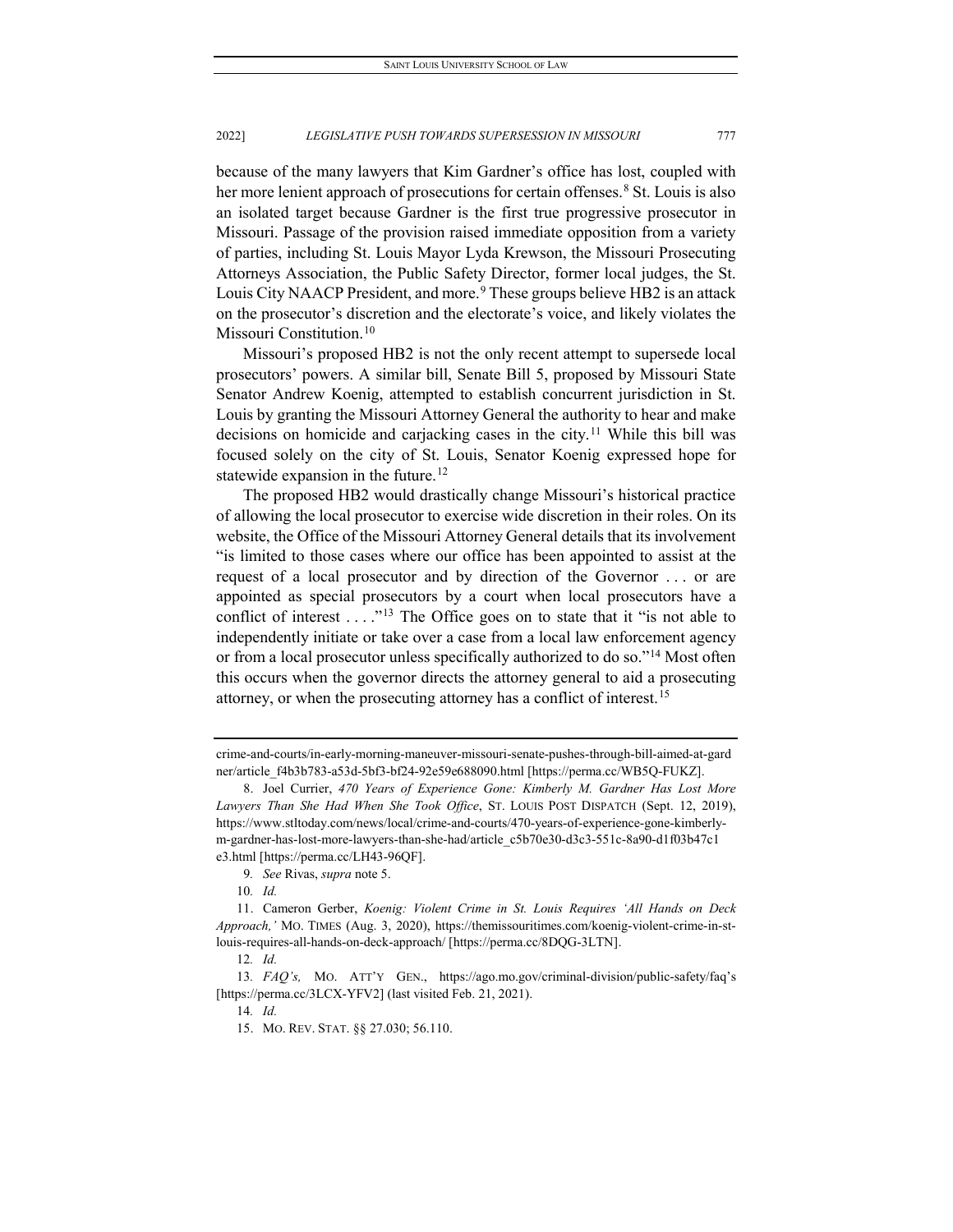From an external perspective, some believe these moves by Missouri officials and others across the country are a form of backlash against the rise of progressive prosecutors.[16](#page-4-0) This sort of hostile response to reform-minded prosecutors is not just a local issue either, with U.S. Attorney General William Barr criticizing progressive prosecutors' efforts to pull back punitive criminal justice policies.<sup>[17](#page-4-1)</sup> In an August 2019 speech to a police group, Barr went as far as to call progressive prosecutors "anti-law enforcement" and "dangerous to public safety."[18](#page-4-2)

In order to better understand the motivation behind a bill such as HB2, it is important to first consider how progressive prosecutors operate compared to traditional prosecutors of the past. It is also critical to recognize the heightened tension between these progressive prosecutors and their state officials. The recent legislative attempts to undermine Kim Gardner must be recognized as part of a broader retaliation against progressive prosecutors. This Note provides that surrounding framework and argues that, even when disregarding possible partisan motivations, these attempts to shift jurisdiction away from local prosecutors are both bad as a matter of policy and as a matter of law.

Part I of this Note analyzes this recent shift towards reform-minded prosecutors, details how these progressive prosecutors differ from the traditional tough-on-crime prosecutors of the past, and concludes by looking at other jurisdictions with similar conflicts between progressive prosecutors and other criminal justice system actors over the legality of their reform methods. Part II will discuss specific arguments from parties on both sides of the issue in Missouri based on recent proposals, such as HB2, to have the Missouri Attorney General supersede the local prosecuting attorney's discretionary powers. Finally, Part III recommends the best model for Missouri moving forward, based on an approach of respecting prosecutorial discretion, while still serving the interests of justice for everyone within the community.

#### I. THE SHIFT TOWARDS THE "PROGRESSIVE PROSECUTOR"

Throughout the United States, reform-minded prosecutors have been winning elections by running campaigns focused on committing to public safety

<span id="page-4-0"></span><sup>16.</sup> Christopher Smith, *Reform-Minded Prosecutors—Especially Black Women—Face Pushback*, VERA, https://www.vera.org/state-of-justice-reform/2019/prosecution [https://perma.cc /DK5A-55BE] (last visited Mar. 25, 2022).

<span id="page-4-1"></span><sup>17.</sup> German Lopez, *The Trump Justice Department's War on Progressive Prosecutors, Explained*, VOX (Aug. 16, 2019), https://www.vox.com/policy-and-politics/2019/8/16/20807544 /william-barr-larry-krasner-philadelphia-trump-justice-department [https://perma.cc/X89W-6B YA].

<span id="page-4-2"></span><sup>18.</sup> William P. Barr, U.S. Att'y Gen., Remarks at the Grand Lodge Fraternal Order of Police's 64th Nat'l Biennial Conference (Aug. 12, 2019).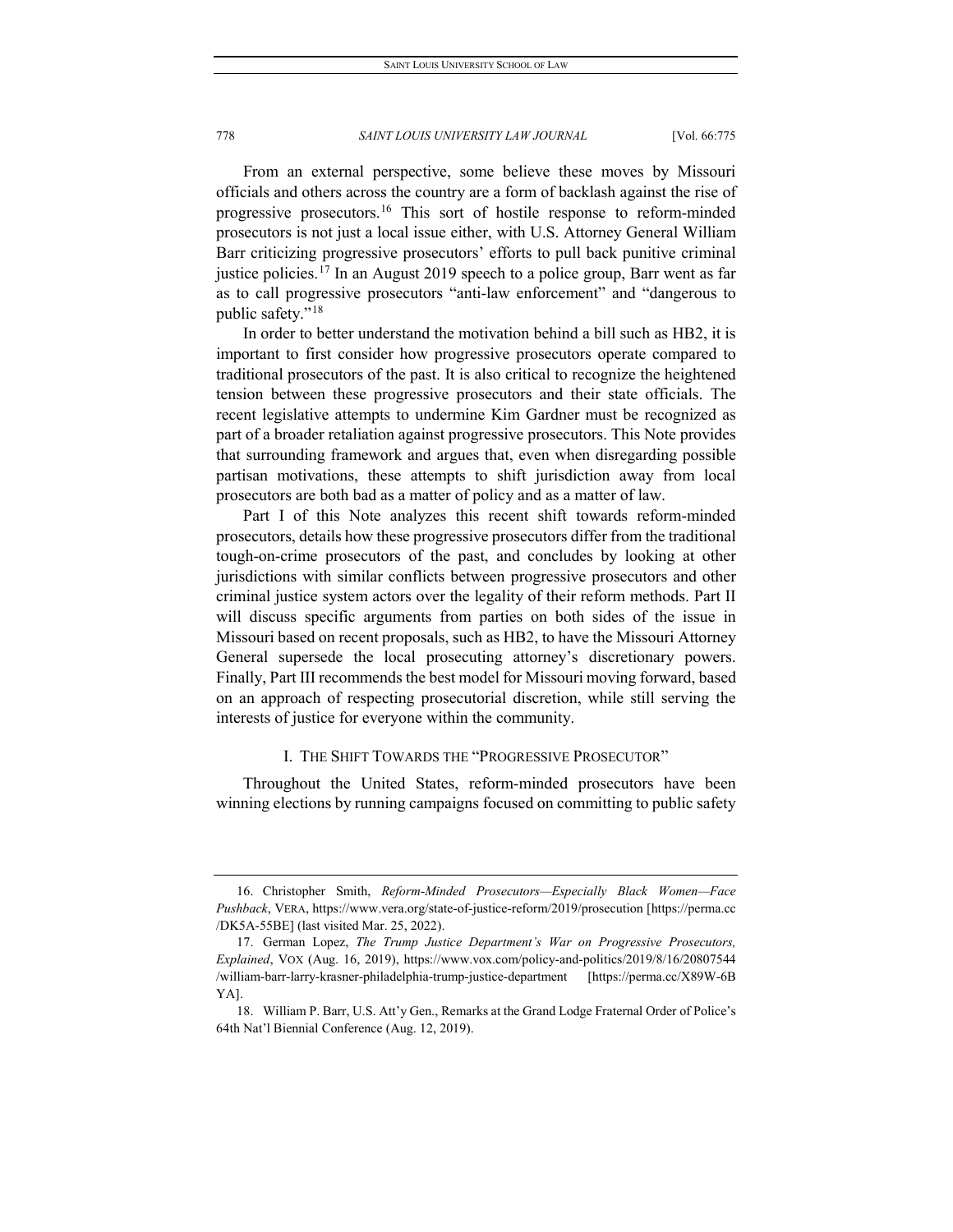and reducing mass incarceration.<sup>[19](#page-5-0)</sup> These "progressive prosecutors" pursue a range of policies from bail system reform, curbed enforcement of low-level marijuana offenses, increased diversion programs, not seeking the death penalty, pledges to end mass incarceration, and more.<sup>[20](#page-5-1)</sup> In Missouri, for instance, Progressive Prosecutor Kim Gardner became the first African-American woman elected as Circuit Attorney in St. Louis City, winning her election with a focus on reforms, such as refusing to issue charges for low level marijuana offenses and implementing diversion programs as a way to prevent crime while also helping people and their families.<sup>[21](#page-5-2)</sup>

Understanding the unique composition and inclinations of a progressive prosecutor is important in order to fully comprehend why their rise has been met with backlash. In Missouri, HB2 is a prime example of jurisdictional backlash by shifting power away from Kim Gardner, but this is just one form of backlash. Before looking at the progressive prosecutor approach and backlash on that movement, it is essential to recognize historical prosecutorial methodology.

#### *A. Departing from the Historical Approach of Tough-on-Crime*

The late 1960s to early 1970s was the start of an era where conservative politicians capitalized on public opinion favoring stricter crime control.<sup>[22](#page-5-3)</sup> Politicians utilized this public opinion to enact many "tough-on-crime" policies, such as mandatory minimum sentences, which dramatically increased incarceration rates across the country.<sup>[23](#page-5-4)</sup> While proponents of law and order legislation were often viewed favorably by the public, opponents faced a tough battle and were often perceived as "soft."<sup>[24](#page-5-5)</sup>

This trend continued into the 1980s, which saw a further increase in the tough-on-crime movement via the "war on drugs."[25](#page-5-6) Over a twenty-year stretch

<span id="page-5-0"></span><sup>19.</sup> Allison Young, *The Facts on Progressive Prosecutors*, CTR. FOR AM. PROGRESS (Mar. 19, 2020), https://www.americanprogress.org/issues/criminal-justice/reports/2020/03/19/481939 /progressive-prosecutors-reforming-criminal-justice/ [https://perma.cc/3TQW-2X5J].

<span id="page-5-1"></span><sup>20.</sup> Allan Smith, *Progressive DAs Are Shaking Up the Criminal Justice System. Pro-Police Groups Aren't Happy,* NBC NEWS (Aug. 19, 2019), https://www.nbcnews.com/politics/justicedepartment/these-reform-prosecutors-are-shaking-system-pro-police-groups-aren-n1033286 [https://perma.cc/CBM4-9BYF].

<span id="page-5-2"></span><sup>21.</sup> Nicholas Phillips, *Will St. Louis Circuit Attorney Kim Gardner Get Four More Years to Upend the Criminal Justice System?*, ST. LOUIS MAG. (July 5, 2020) https://www.stlmag.com /news/circuit-attorney-kim-gardner-longform-profile-2020-primary/ [https://perma.cc/FY92-QW 6D].

<span id="page-5-3"></span><sup>22.</sup> Walker Newell, *The Legacy of Nixon, Reagan, and Horton: How the Tough on Crime Movement Enabled a New Regime of Race-Influenced Employment Discrimination*, 15 BERKELEY J. AFR.-AM. L. & POL'Y 3, 12 (2013).

<sup>23</sup>*. Id.*

<sup>24</sup>*. Id.* at 16.

<span id="page-5-6"></span><span id="page-5-5"></span><span id="page-5-4"></span><sup>25.</sup> Marc Mauer, Symposium*, Why Are Tough on Crime Policies So Popular?*, 11 STAN. L. & POL'Y REV 9, 10 (1999).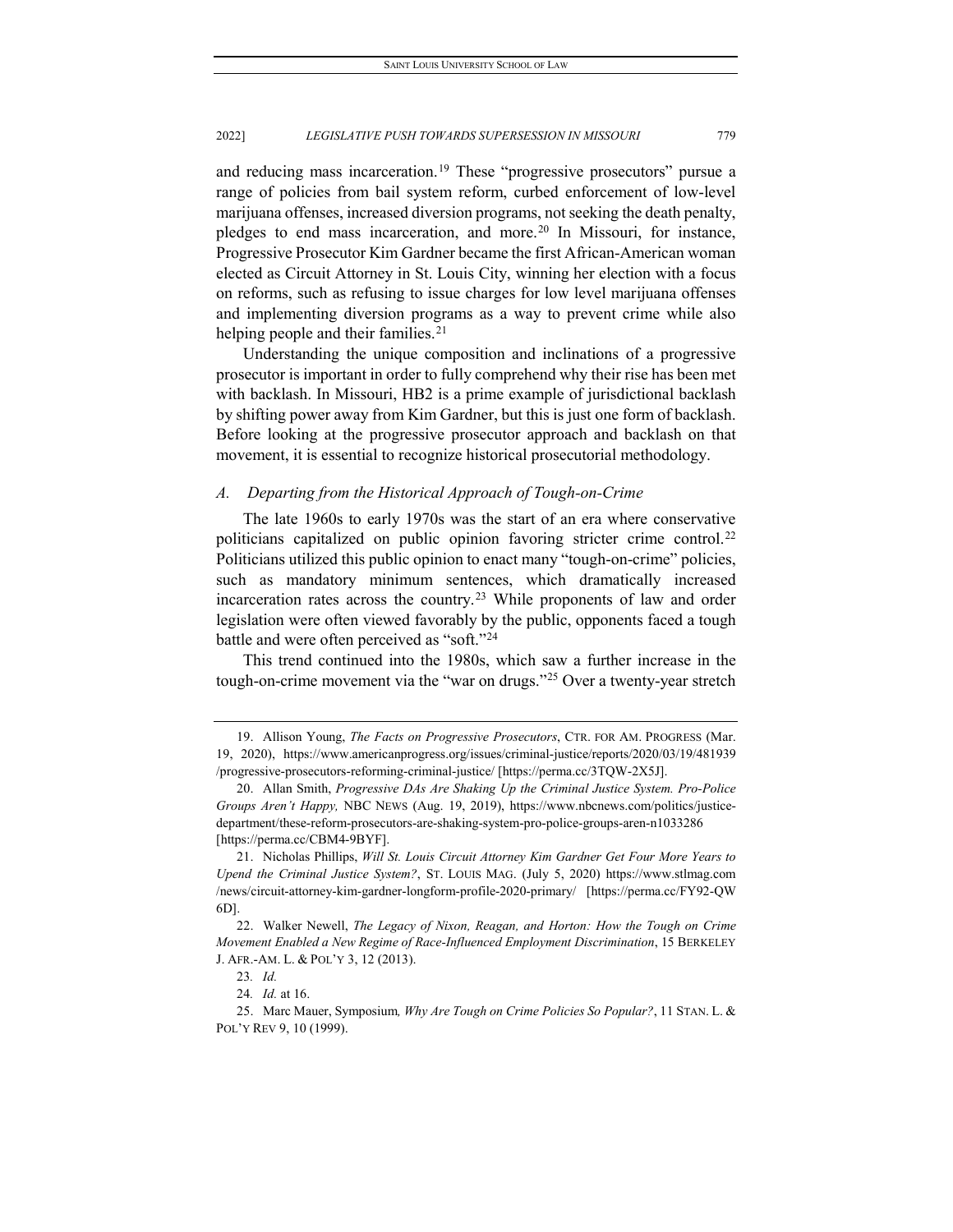from 1980 to 2000, the number of drug arrests almost tripled from 580,900 to 1,579,566.[26](#page-6-0) The proportion of drug offenders in state prisons rose from 6.4% to  $22.7\%$ <sup>[27](#page-6-1)</sup> while the federal system saw drug offenders go from comprising  $25.2\%$ of the inmate population to 59.9% over a similar period.[28](#page-6-2)

While this increased effort on drug offenders seems to be the result of the legislative branch, prosecutors were not innocent bystanders. The passing of mandatory minimum penalties resulted in a shift in power from judges to prosecutors, who accordingly used their discretion to ramp up mass incarceration.[29](#page-6-3) By the early 1990's, the increasingly higher prosecution numbers were merely a reflection of public desire at the time. In 1992, 83% of Americans believed the criminal justice system was "not tough enough," with only 2% finding it to be "too tough.["30](#page-6-4) However, these beliefs slowly began to trend the opposite way. By 2003, the "not tough enough" segment was down to 65%, and by 2016, only 45% of Americans still believed the criminal justice system was "not tough enough."[31](#page-6-5)

Despite the number of crimes and arrests falling between 1994 and 2008, the filing of felony cases rose significantly. As the 2000's progressed into the 2010's, fewer Americans wanted a harsher system, with an increasing number of people wanting reform from the tough-on-crime past.<sup>[32](#page-6-6)</sup> As a result, there has been a recent bipartisan shift from the traditional tough-on-crime mentality to instead being "smart on crime."[33](#page-6-7) This new approach made the birth of the progressive prosecutor movement possible, as seen by the wave of progressive

<span id="page-6-0"></span><sup>26</sup>*. See* FED. BUREAU OF INVESTIGATION, CRIME IN THE UNITED STATES: UNIFORM CRIME REPORT 1980 (1981); FED. BUREAU OF INVESTIGATION, CRIME IN THE UNITED STATES: UNIFORM CRIME REPORT 2000 (2001).

<span id="page-6-1"></span><sup>27</sup>*. See* BUREAU OF JUST. STAT., U.S. DEP'T OF JUST., NCJ 160091, CORRECTIONAL POPULATIONS IN THE UNITED STATES 1994, at 11 (1996) [hereinafter CORRECTIONAL POPULATIONS 1994]; BUREAU OF JUST. STAT., U.S. DEP'T OF JUSTICE, NCJ-163916, CORRECTIONAL POPULATIONS IN THE UNITED STATES 1995, at 10 (1997) [hereinafter CORRECTIONAL POPULATIONS 1995].

<span id="page-6-2"></span><sup>28</sup>*. See* CORRECTIONAL POPULATIONS 1994, *supra* note 27, at 13; CORRECTIONAL POPULATIONS 1995, *supra* note 27, at 12.

<span id="page-6-3"></span><sup>29</sup>*. See* MICHAEL TONRY, SENTENCING MATTERS 134–35 (1996) (tracing history and parameters of certain mandatory sentencing laws).

<span id="page-6-4"></span><sup>30.</sup> Justin McCarthy, *Americans' Views Shift on Toughness of Justice System*, GALLUP (Oct. 20, 2016), https://news.gallup.com/poll/196568/americans-views-shift-toughness-justicesystem.aspx [https://perma.cc/BJ39-K8BF].

<sup>31</sup>*. Id.*

<span id="page-6-6"></span><span id="page-6-5"></span><sup>32.</sup> Colleen Long & Hannah Fingerhut, *AP-NORC Poll: Nearly All in US Back Criminal Justice Reform*, AP NEWS (June 23, 2020), https://apnews.com/article/ffaa4bc564afcf4a90b02f45 5d8fdf03 [https://perma.cc/5Z59-BMXA].

<span id="page-6-7"></span><sup>33.</sup> Madison McWithey, *Taking a Deeper Dive into Progressive Prosecution: Evaluating the Trend Through the Lens of Geography: Part One: Internal Constraints*, 61 B.C.L. REV. E. SUPP. I.-32, I.-33 (2020).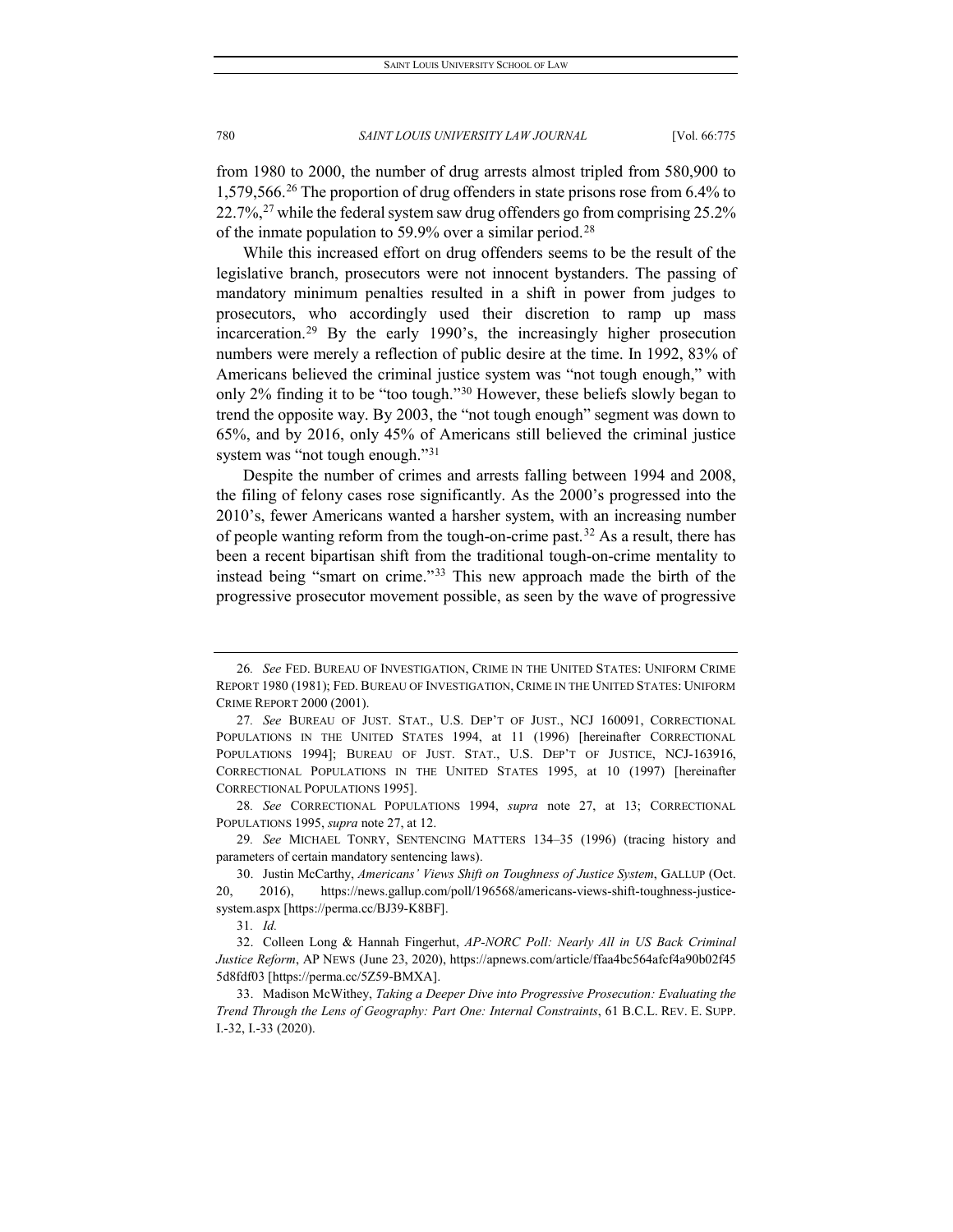district attorneys elected across the country.<sup>[34](#page-7-0)</sup> This progressive movement has not arisen unchallenged though, with opposition finding creative ways to attack progressive prosecutors.[35](#page-7-1)

#### *B. The Progressive Approach & Opposition Response in Missouri*

The term "progressive prosecutor" has many accepted meanings and does not refer only to prosecutors of one particular political party.<sup>[36](#page-7-2)</sup> Despite many recent election wins, reform-minded prosecutors remain a tiny fraction of district attorneys, with one estimate finding fewer than 100 out of 2,400 identifying as progressive.[37](#page-7-3) Progressive prosecutors are reformers who establish practices that scale back or divert the punitive measures which were overly enforced by traditional prosecutors.[38](#page-7-4) Reformers believe electing these types of prosecutors can reverse the "punitive trends of the past several decades . . . to harness the prosecutorial power which helped to create our system of mass incarceration in order to dismantle it."<sup>[39](#page-7-5)</sup>

Progressive prosecutors have taken a variety of approaches when it comes to reform. As prosecutor, they can dismiss cases to quash discriminatory laws, offset racial or socioeconomic imbalances in law enforcement, or minimize harsh punishments by declining to trigger them.<sup>[40](#page-7-6)</sup> Many reduce prosecutions of

35. Berman, *supra* note 34.

<span id="page-7-0"></span><sup>34.</sup> Kim Foxx was elected in the Chicago area (2016); Larry Krasner was elected in Philadelphia (2017); Rachael Rollins was elected in the Boston area (2018); other progressive prosecutors have also won in places such as Brooklyn, Kansas City, and Dallas. *See* Emily Bazelon & Miriam Krinsky, *There's a Wave of New Prosecutors. And They Mean Justice.*, N.Y. TIMES (Dec. 11, 2018), https://www.nytimes.com/2018/12/11/opinion/how-local-prosecutors-can-reform -their-justice-systems.html [https://perma.cc/EFB5-WUXA]; Mark Berman, *These Prosecutors Won Office Vowing to Fight the System. Now, the System is Fighting Back.*, WASH. POST (Nov. 9, 2019), https://www.washingtonpost.com/national/these-prosecutors-won-office-vowing-to-fightthe-system-now-the-system-is-fighting-back/2019/11/05/20d863f6-afc1-11e%E2%80%A6/ [https://perma.cc/AL99-25EA].

<span id="page-7-2"></span><span id="page-7-1"></span><sup>36</sup>*. See* Liane Jackson, *Change Agents: A New Wave of Reform Prosecutors Upends the Status Quo*, ABA J. (June 1, 2019), http://www.abajournal.com/magazine/article/change-agents-reformprosecutors [https://perma.cc/U5FQ-TJMS] (discussing newly-elected prosecutors as "progressive," including Melissa Nelson, a Republican Florida Prosecutor); Andrew Patanzi, *Jacksonville State Attorney Melissa Nelson Files for Re-election*, FLORIDA TIMES (Feb. 5, 2020), https://www.jacksonville.com/story/news/local/2020/02/05/jacksonville-state-attorney-melissanelson-files-for-re-election/112269508/ [https://perma.cc/28YH-KWH5].

<span id="page-7-3"></span><sup>37.</sup> Paul Butler, *Prosecutors' Role in Causing*–*and Solving*–*the Problem of Mass Incarceration*, WASH. POST (Apr. 19, 2019), https://www.washingtonpost.com/outlook/prosecu tors-role-in-causing—and-solving—the-problem-of-mass-incarceration/2019/04/19/d370d844-5c 93-11e9-a00e-050dc7b82693 [https://perma.cc/9CJP-XL3P].

<span id="page-7-4"></span><sup>38</sup>*. See* Note, *The Paradox of "Progressive Prosecution,"* 132 HARV. L. REV. 748, 751–52 (2018).

<span id="page-7-6"></span><span id="page-7-5"></span><sup>39.</sup> Carissa Byrne Hessick & Michael Morse, *Picking Prosecutors*, 105 IOWA L. REV. 1537, 1541–42 (2020).

<sup>40.</sup> Jeffrey Bellin, *Theories of Prosecution*, 108 CALIF. L. REV. 1203, 1248 (2020).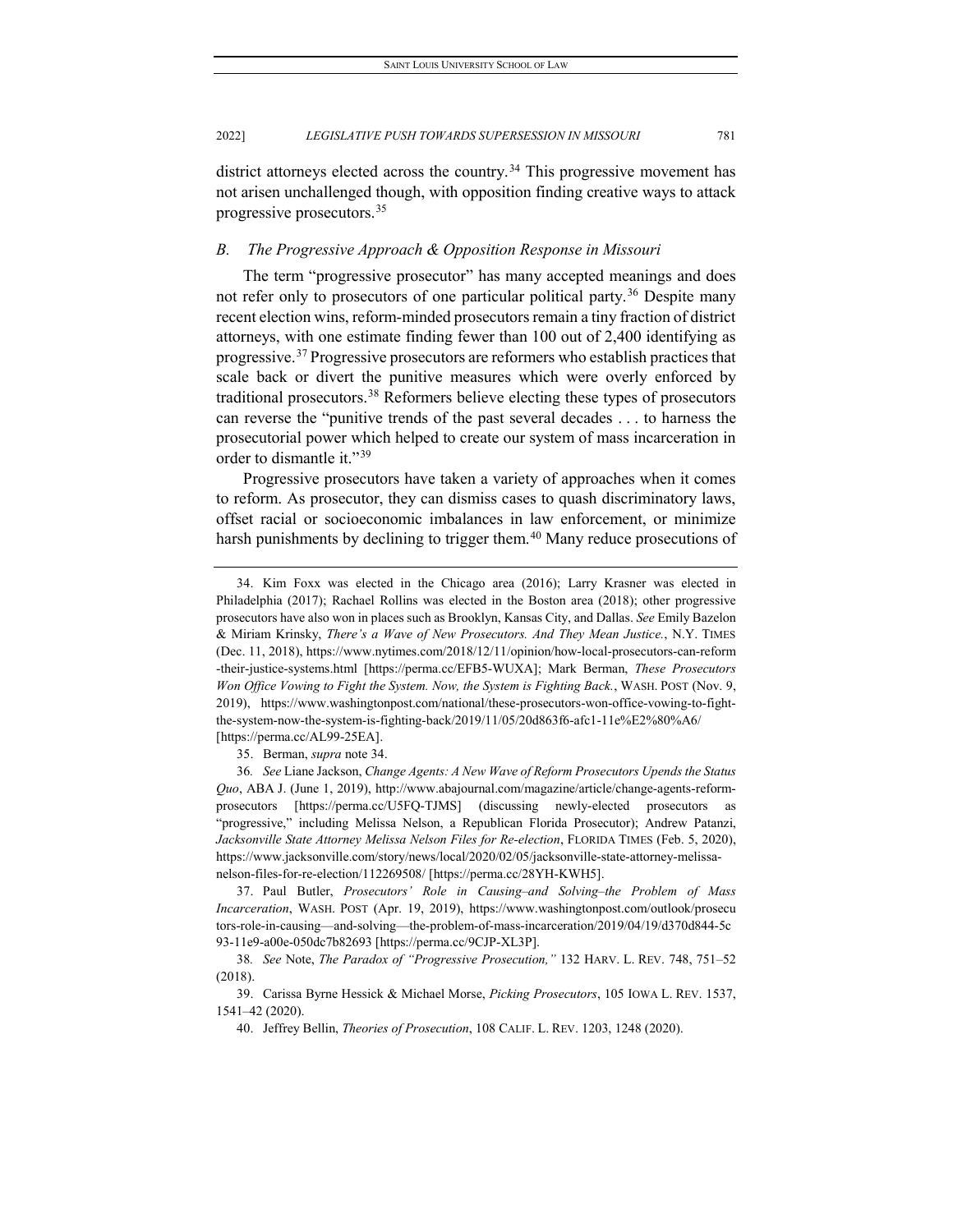lower-level crimes and pursue punishment alternatives for drug crimes, such as diversion and treatment programs.<sup>[41](#page-8-0)</sup>

In St. Louis City, which HB2 specifically seeks to effect, Kim Gardner is the first African-American to head the St. Louis Circuit Attorney's Office and was recently reelected with over sixty percent of the vote in her 2020 Democratic Primary.<sup>[42](#page-8-1)</sup> Gardner campaigned on a reform platform, to take over an office which she said was primarily focused on charges, cases, and convictions based on the traditional "tough-on-crime" approach, skyrocketing incarceration without actually reducing crime.<sup>[43](#page-8-2)</sup>

This prompted a response from those who opposed Gardner. A month after Gardner's Democratic Primary win, Republican Missouri State Senators passed HB2, "a move widely seen as a rebuke of the city's first Black prosecutor."<sup>[44](#page-8-3)</sup> St. Louis Republican Senator Bob Onder said Gardner is "not doing her job" and is "too busy prosecuting the McCloskey's and the former governor while children are dying."[45](#page-8-4) St. Louis Democrats believe this illustrates how Gardner has faced particularly harsh criticisms as a progressive, while Republicans who are unhappy with her decisions attempt to take power away from her.<sup>[46](#page-8-5)</sup> Other Missouri Democrats went as far as to call Republicans' passing of HB2 as "an attack and affront on Democracy and the voters in St. Louis and across Missouri."<sup>[47](#page-8-6)</sup> Gardner is not the only progressive prosecutor in the country facing backlash for embracing progressive reforms, as others across the country increasingly find themselves at odds with opposition groups.<sup>[48](#page-8-7)</sup>

<sup>41</sup>*. See* Young, *supra* note 19.

<span id="page-8-1"></span><span id="page-8-0"></span><sup>42</sup>*. See* Rivas, *supra* note 5. In St. Louis City, the winner of the Democratic Primary race is largely understood to be the winner of the overall race, as seen by Gardner's general election win with seventy-four percent of the vote.

<span id="page-8-2"></span><sup>43.</sup> KIM GARDNER RE-ELECTION CAMPAIGN, https://votekimgardner.com/ [https://perma.cc /TVF2-BQRZ] (last visited Feb. 21, 2021); Joel Courier, *Voters Reelect St. Louis Circuit Attorney Gardner, Treasurer Jones and Sheriff Betts*, ST. LOUIS TODAY (Nov. 3, 2020), https://www.stlto day.com/news/local/govt-and-politics/voters-reelect-st-louis-circuit-attorney-gardner-treasurerjones-and-sheriff-betts/article\_9ec75961-2362-51aa-878c-bb0b12770df3.html [https://perma.cc /JX5B-Q4FR].

<span id="page-8-3"></span><sup>44.</sup> Summer Ballentine, *Senate Passes Bill Targeting Black St. Louis Prosecutor*, AP NEWS (Sept. 3, 2020), https://apnews.com/article/15327f7c4a8f26398e9e076ce128a10b [https://perma.cc /2V5W-PBJX].

<span id="page-8-4"></span><sup>45</sup>*. Id.* State Senator Onder's reference to the McCloskeys is discussed further later in this Note.

<span id="page-8-5"></span><sup>46</sup>*. Id.* St. Louis Democratic Senator Jamilah Nasheed stated, "[t]his is about a young African American female who dared to challenge a Republican governor of a wrongdoing and bad behavior."

<sup>47</sup>*. Id.* (quoting Kansas City Democratic State Senator Lauren Arthur).

<span id="page-8-7"></span><span id="page-8-6"></span><sup>48.</sup> TCR Staff, *Prosecutors on the Firing Line: Backlash Against 'Progressives' Grows*, CRIME REP. (June 24, 2019), https://thecrimereport.org/2019/06/24/prosecutors-on-the-firing-linebacklash-against-progressives-grows/ [https://perma.cc/3YZY-S8L3] ("So called 'progressive'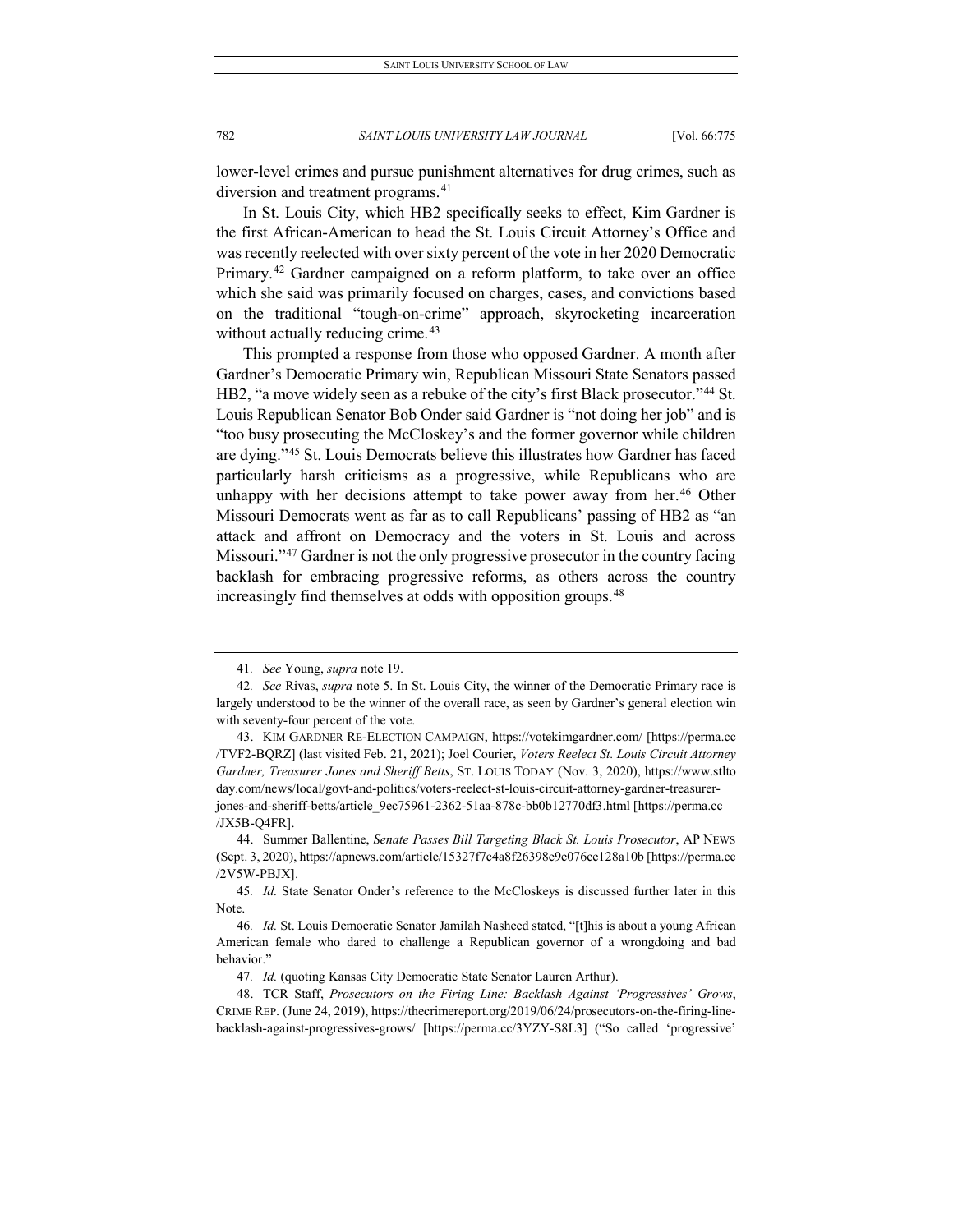#### *C. Similar Conflicts in Other Jurisdictions*

The shift towards progressive prosecution is not unique to Missouri as "reformers" are being elected in various states across the country, such as California, New York, Illinois, Florida, Massachusetts, and more.<sup>[49](#page-9-0)</sup> Just like in Missouri, these reform-minded prosecutors increasingly face opposition and criticism from their own state officials despite more and more communities electing prosecutors who prioritize reforming the criminal justice system.<sup>50</sup>

As Florida's first ever Black State Attorney, Aramis Ayala, declared she would never seek the death penalty as "there is no evidence that death sentences actually protect the public.["51](#page-9-2) In response, Florida Governor Rick Scott requested Ayala recuse herself from all pending first-degree murder cases.<sup>[52](#page-9-3)</sup> After Ayala refused, Governor Scott transferred over twenty capital cases to a different prosecutor who favored capital punishment.<sup>[53](#page-9-4)</sup> Ayala then sued, believing Scott lacked the authority to transfer the cases,<sup>[54](#page-9-5)</sup> leading to a Florida Supreme Court battle. In a 5–2 decision, the Florida Supreme Court ultimately sided with Governor Scott, calling Ayala's blanket refusal policy against the death penalty to be "at best, a misunderstanding of Florida law."[55](#page-9-6) After losing the case, Ayala set up a death penalty review panel to evaluate when capital punishment is appropriate.<sup>[56](#page-9-7)</sup>

In Suffolk County, Massachusetts, Rachael Rollins won eighty percent of the vote to become the first Black woman elected to her position as District Attorney.[57](#page-9-8) Rollins enacted a number of bold changes, including a proposal not

<span id="page-9-0"></span>prosecutors around the country are coming under renewed attack from critics who say their policies are encouraging crime.").

<sup>49.</sup> *See* Allan Smith, *supra* note 20; *see also* Young, *supra* note 19.

<sup>50.</sup> *See id*.

<span id="page-9-2"></span><span id="page-9-1"></span><sup>51.</sup> Andrew Cohen, *Reformist Prosecutors Face Unprecedented Resistance From Within*, BRENNAN CTR. (June 19, 2019), https://www.brennancenter.org/our-work/analysis-opinion /reformist-prosecutors-face-unprecedented-resistance-within [https://perma.cc/DR5D-LYTA].

<span id="page-9-3"></span><sup>52.</sup> Steve Bousquet, *Orlando Prosecutor Defends Stance Against Death Penalty*, MIAMI HERALD (June 28, 2017), https://www.miamiherald.com/news/politics-government/state-politics /article158614209.html.

<sup>53</sup>*. Id.*

<sup>54</sup>*. Id.*

<span id="page-9-6"></span><span id="page-9-5"></span><span id="page-9-4"></span><sup>55.</sup> Bernie Woodall, *Florida Supreme Court Sides with Governor in Squabble Over Death Cases*, REUTERS (Aug. 31, 2017), https://www.reuters.com/article/us-florida-prosecutor/floridasupreme-court-sides-with-governor-in-squabble-over-death-cases-idUSKCN1BB2BI [https://perma.cc/A5P9-QTHF].

<span id="page-9-8"></span><span id="page-9-7"></span><sup>56.</sup> Allison Ross, *Florida's First Black State Attorney Defends Opposition to Death Penalty*, TAMPA BAY TIMES (Feb. 12, 2020), https://www.tampabay.com/florida-politics/buzz/2020/02 /12/floridas-first-black-state-attorney-defends-opposition-to-death-penalty/ [https://perma.cc/R9 FT-4FT5].

<sup>57</sup>*. See* Christopher Smith, *supra* note 16.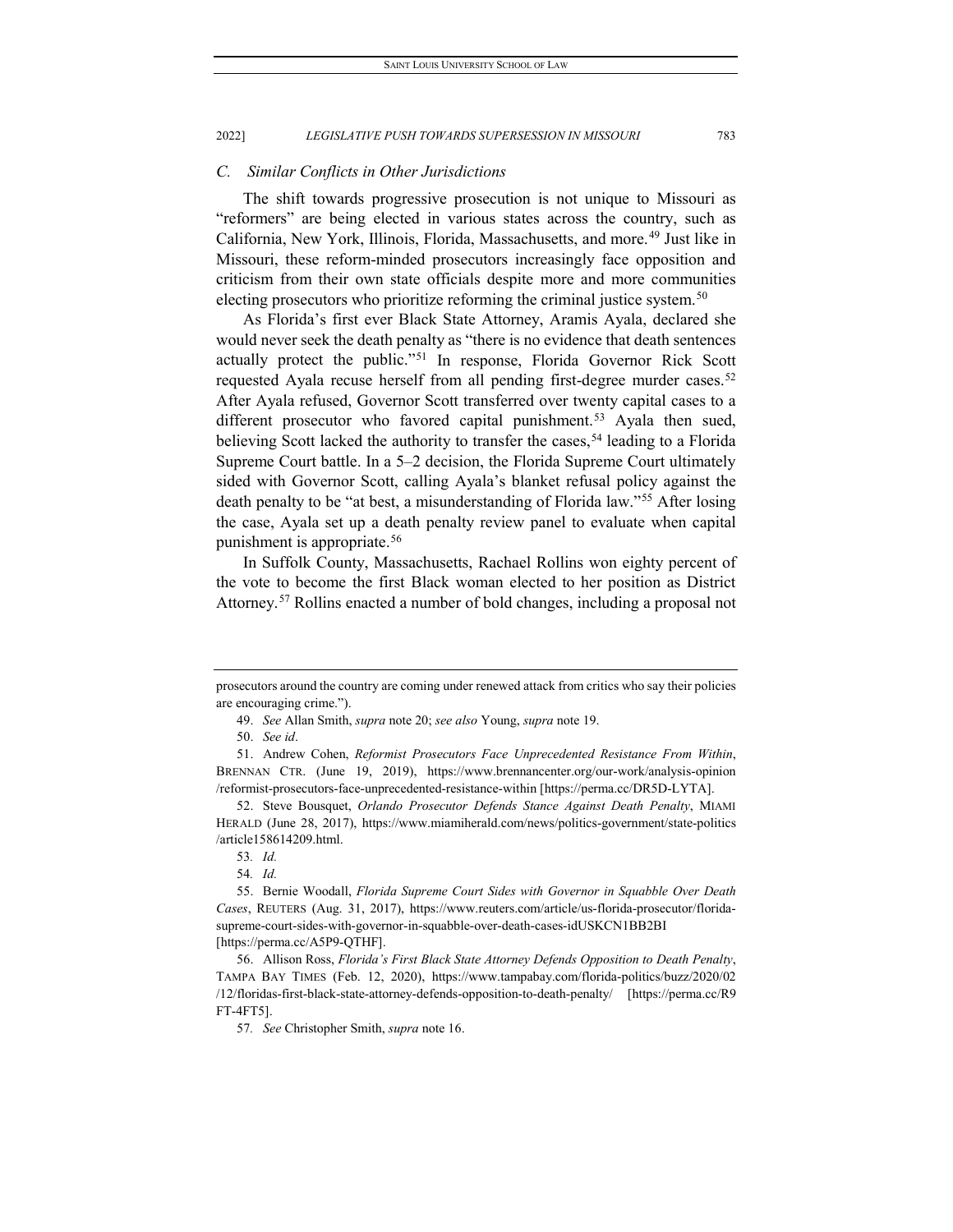to prosecute fifteen minor offenses, like drug possession or shoplifting.<sup>[58](#page-10-0)</sup> This was met with pushback from Massachusetts Governor Charlie Baker, who believes Rollins' position makes the community more dangerous.<sup>[59](#page-10-1)</sup> The governor was not the only one to take aim at Rollins' methods, as one municipal court judge refused Rollins' request to dismiss charges against protestors, instead attempting to continue the prosecution over her objections.<sup>[60](#page-10-2)</sup> Rollins made an appeal to the state's high court, later winning a judgment finding the judge's refusal to be an overstep of his authority.<sup>[61](#page-10-3)</sup>

Meanwhile in Philadelphia, Progressive Prosecutor Larry Krasner has pushed to end prosecution for marijuana and sex worker offenses, reduce the use of cash bail, and exonerate a number of individuals wrongly convicted by his predecessors.[62](#page-10-4) Krasner also declined to prosecute certain nonviolent cases of illegal gun possession,  $63$  which resulted in state legislators adding a Philadelphia-specific provision to a bill giving the attorney general's office concurrent jurisdiction over certain gun-related crimes.<sup>[64](#page-10-6)</sup> Pennsylvania Governor Tom Wolf signed the bill into law despite critics' complaints, such as State Representative Chris Rabb saying the bill "has yet again punished Philadelphia for fighting on its own behalf, and will supplant the widely embraced priorities of a duly elected district attorney with the backroom agenda of the special interest groups who feel most threatened by his reforms."[65](#page-10-7)

Parisa Dehghani-Tafti won her election for prosecutor in Northern Virginia based on a reform agenda, promising not to prosecute lower-level drug offenses.[66](#page-10-8) Just two months into her term, judges created a new mandate

61. Berman, *supra* note 34.

<span id="page-10-4"></span><span id="page-10-3"></span>62. Alex Yablon, *Larry Krasner's Lonely, Radical Crusade to Solve America's Gun Problem,* TRACE (Jan. 28, 2020), https://www.thetrace.org/2020/01/larry-krasner-gun-violence-reformphiladelphia-district-attorney/ [https://perma.cc/U96E-6KW4].

63*. Id.*

<span id="page-10-6"></span><span id="page-10-5"></span>64. Chris Palmer & Samatha Melamed, *Could a New Pa. Law Strip Control Over Gun Prosecutions From Philly DA Larry Krasner?*, PHILA. INQUIRER (July 8, 2019), https://www.in quirer.com/news/philadelphia-district-attorney-larry-krasner-attorney-general-josh-shapiro-gunlaw-20190708.html [https://perma.cc/KNZ9-PHKH\].

65*. Id.*

<span id="page-10-8"></span><span id="page-10-7"></span>66. Matthew Barakat, *Prosecutors Push to Maintain Discretion on Dropping Charges*, AP NEWS (Aug. 14, 2020), https://apnews.com/article/virginia-courts-u-s-news-7811bd8c2c45f248b4 76fc8c86415801 [https://perma.cc/C7ZA-FNPL].

<span id="page-10-0"></span><sup>58</sup>*. DA Rollins Fires Back After Critique by Gov. Baker*, WCVB (Apr. 5, 2019), https://www.wcvb.com/article/baker-takes-issue-with-das-proposal-not-to-prosecute-some-drugcrimes/27054776 [https://perma.cc/YU8H-SUBZ].

<sup>59</sup>*. Id.*

<span id="page-10-2"></span><span id="page-10-1"></span><sup>60.</sup> Gal Tziperman Lotan & John Ellement, *Judge Refuses to Dismiss Charges Against Protesters at Straight Pride Parade*, BOS. GLOBE (Sept. 3, 2019), https://www.bostonglobe.com /metro/2019/09/03/judges-refuse-dismiss-assault-charges-against-protesters-straight-pride-parade /eNe0W4pgOc6gPbVgOmxU6O/story.html?p1=Article\_Inline\_Text\_Link [https://perma.cc/JR Y2-WYFL].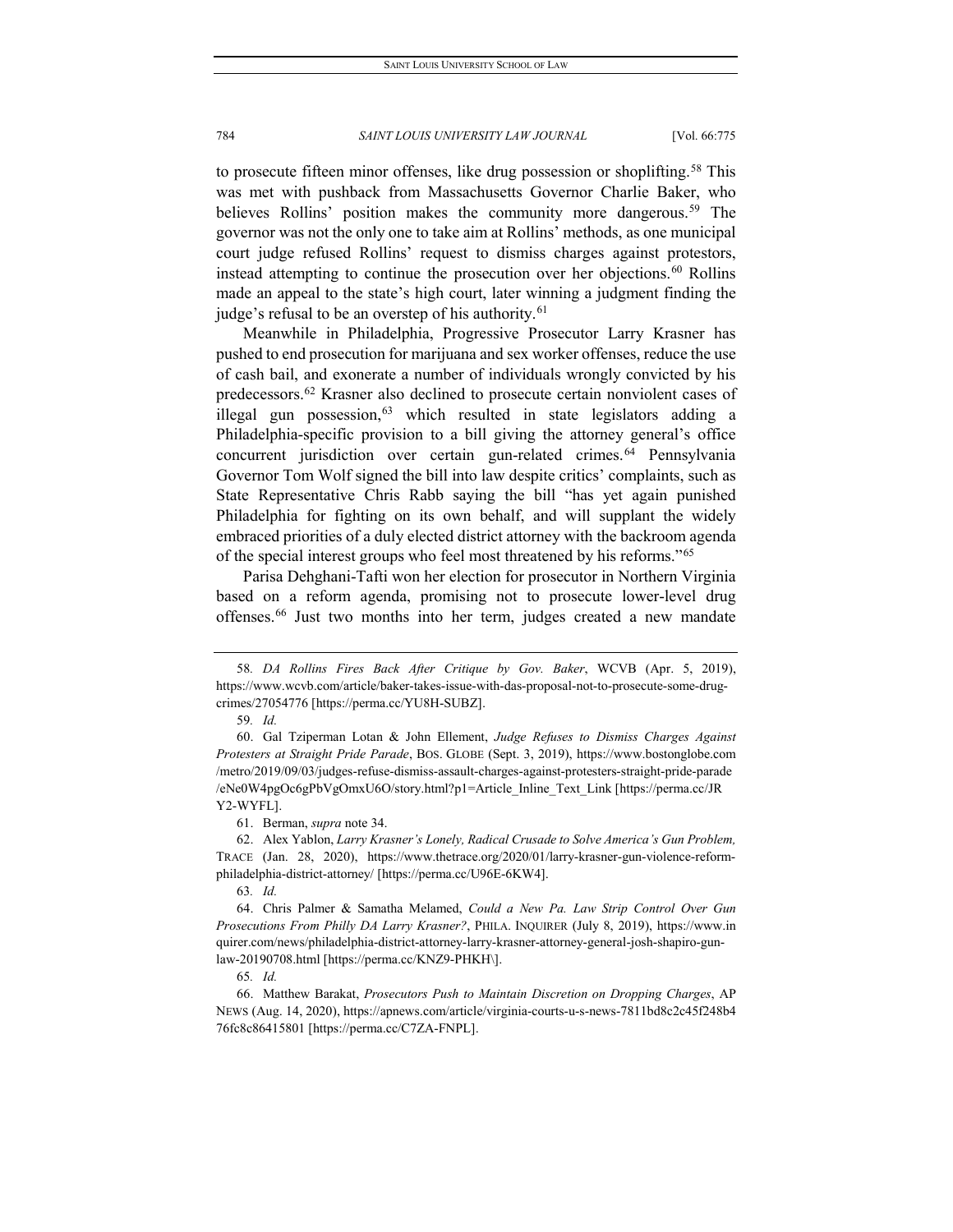requiring prosecutors to file a written brief with detailed facts explaining their reasoning for any plea bargains or dropped charges.<sup>[67](#page-11-0)</sup> Dehghani-Tafti believes this order is both time-consuming and potentially damaging in cases where the motivations for dropping a case should remain private.<sup>[68](#page-11-1)</sup> Over sixty current and former prosecutors, including Missouri's Kim Gardner, signed on to a "friendof-the-court brief" supporting Dehghani-Tafti's August petition asking the court for relief from this demanding new order by the judges.<sup>[69](#page-11-2)</sup>

The above situations do not encompass all of the current progressive prosecutors facing backlash for their new methods, but these examples do highlight that Missouri is not alone, with state-level officials around the country looking for new ways to counteract local prosecutorial discretion and independence.

#### II. RECENT MISSOURI PROPOSAL: HOUSE BILL 2

The HB2 proposal would, as previously mentioned, allow for the State Attorney General to take over homicide cases in St. Louis after ninety days if the Circuit Attorney has not filed charges or by request from "the chief law enforcement officer of the investigative agency for the alleged criminal offense or offenses."[70](#page-11-3)

There is a strong political element to the proposed HB2, as Missouri Republicans have some adverse history with Gardner beyond her identification as a progressive prosecutor.<sup>[71](#page-11-4)</sup> As soon as Gardner took office in 2017, she inherited a highly controversial case against Jason Stockley, a white police officer later acquitted of killing twenty-four year old Anthony Smith.<sup>[72](#page-11-5)</sup> Later, in February of 2018, Gardner filed a felony invasion-of-privacy charge against then-Missouri Republican Governor Eric Greitens, which led to his eventual resignation in March of 2019.[73](#page-11-6) More recently, Gardner angered Missouri Republicans by charging the McCloskey family for pulling guns on protestors in their neighborhood.[74](#page-11-7)

Missouri Governor Mike Parson and Attorney General Eric Schmitt both spoke out to denounce Gardner on the McCloskey case and attempted to flip the focus on Gardner by blaming her for issuing charges in just thirty-three of the

<sup>67</sup>*. Id.*

<sup>68</sup>*. Id.*

<sup>69</sup>*. Id.*

<sup>70</sup>*. See* Rivas, *supra* note 5.

<span id="page-11-4"></span><span id="page-11-3"></span><span id="page-11-2"></span><span id="page-11-1"></span><span id="page-11-0"></span><sup>71</sup>*. See* Doyle Murphy, *Republicans' War on Kim Gardner*, RIVERFRONT TIMES (Aug. 26, 2020), https://www.riverfronttimes.com/stlouis/republicans-war-on-kim-gardner/Content?oid=34 048143 [https://perma.cc/9U95-6CC8].

<span id="page-11-7"></span><span id="page-11-6"></span><span id="page-11-5"></span><sup>72</sup>*. Id.* The Stockley case was the first of many actions by Gardner that created major conflict and disagreement among the St. Louis Police Union and herself.

<sup>73</sup>*. Id.*

<sup>74</sup>*. Id.*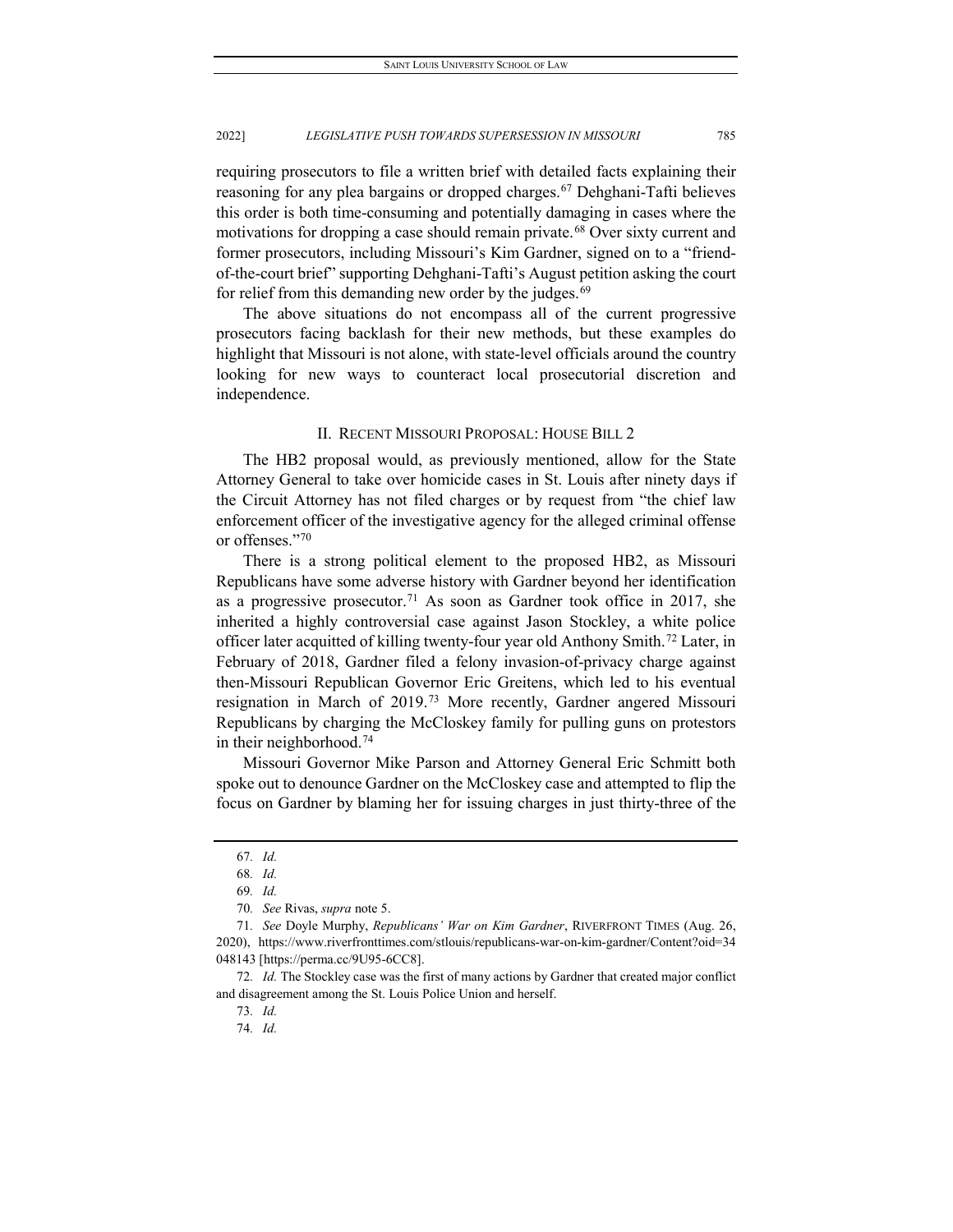161 homicides in the city at that time.[75](#page-12-0) This statement was an attempt to discredit Gardner but was grossly misleading as it leaves out the fact that there were only forty-four arrests for those 161 homicides.<sup>[76](#page-12-1)</sup> Some opponents believe the tumultuous history between Gardner and Missouri Republicans is part of the motivation behind the current push to pass HB2.

Proponents of the bill push for "law and order," traditional strict enforcement of our laws, and also argue that the bill is necessary in order to fight a "crime epidemic" in the city of St. Louis.<sup>[77](#page-12-2)</sup> Opponents disagree and believe HB2 is a part of a larger pushback against the progressive prosecutor movement. They argue that such a bill would go against Missouri's long-standing precedent of prosecutorial discretion, undermine voters' voices, and ultimately be an attack on progressive prosecutors' efforts to instill criminal justice reform. Additionally, opponents believe there is a winning argument to be made that the current language of the bill is contrary to the Missouri Constitution<sup>[78](#page-12-3)</sup> by violating the single-subject rule and being considered a "special law."[79](#page-12-4)

# *A. Proponents of HB2: Traditionary Enforcement & Fighting the Crime Epidemic*

#### 1. Traditional Enforcement of Laws

Proponents of proposals like HB2 may argue that it is the prosecuting attorney's duty to initiate proceedings against parties known to have committed crimes.[80](#page-12-5) Validated by the Missouri Supreme Court's 1939 decision in *McKittrick v. Wymore*, proponents argue that a prosecutor's ability to exercise discretion "cannot excuse neglect of duty on his [sic] part."[81](#page-12-6) Additionally, while endowed with discretion, it is still the duty of the prosecuting attorney "to exercise his discretionary powers in good faith."<sup>[82](#page-12-7)</sup>

Based on the traditional prosecutor viewpoint, proponents of bills such as HB2 believe progressive prosecutors fail to meet the higher responsibility

<sup>75</sup>*. Id*.

<span id="page-12-1"></span><span id="page-12-0"></span><sup>76.</sup> Murphy, *supra* note 71. Parson gives the false implication that Gardner was "sitting on a backlog of 128 murders," when really, she had issued charges in thirty-four cases among the fortyfour people arrested. "Explained another way, prosecutors can't charge murder cases they never see."

<sup>77</sup>*. See* Suntrup, *supra* note 7.

<span id="page-12-6"></span><span id="page-12-5"></span><span id="page-12-4"></span><span id="page-12-3"></span><span id="page-12-2"></span><sup>78.</sup> Christine Woody, *We Can Defeat House Bill 2, But We Need Your Help*, EMPOWER MO. (Sept. 10, 2020), https://empowermissouri.org/we-can-defeat-house-bill-2-but-we-need-your-help/ [https://perma.cc/47Y2-BMML].

<sup>79</sup>*. Id.*

<sup>80.</sup> State, on Inf. McKittrick v. Wymore, 132 S.W.2d 979, 981 (1939).

<sup>81</sup>*. See id.* at 986.

<span id="page-12-7"></span><sup>82</sup>*. See id.*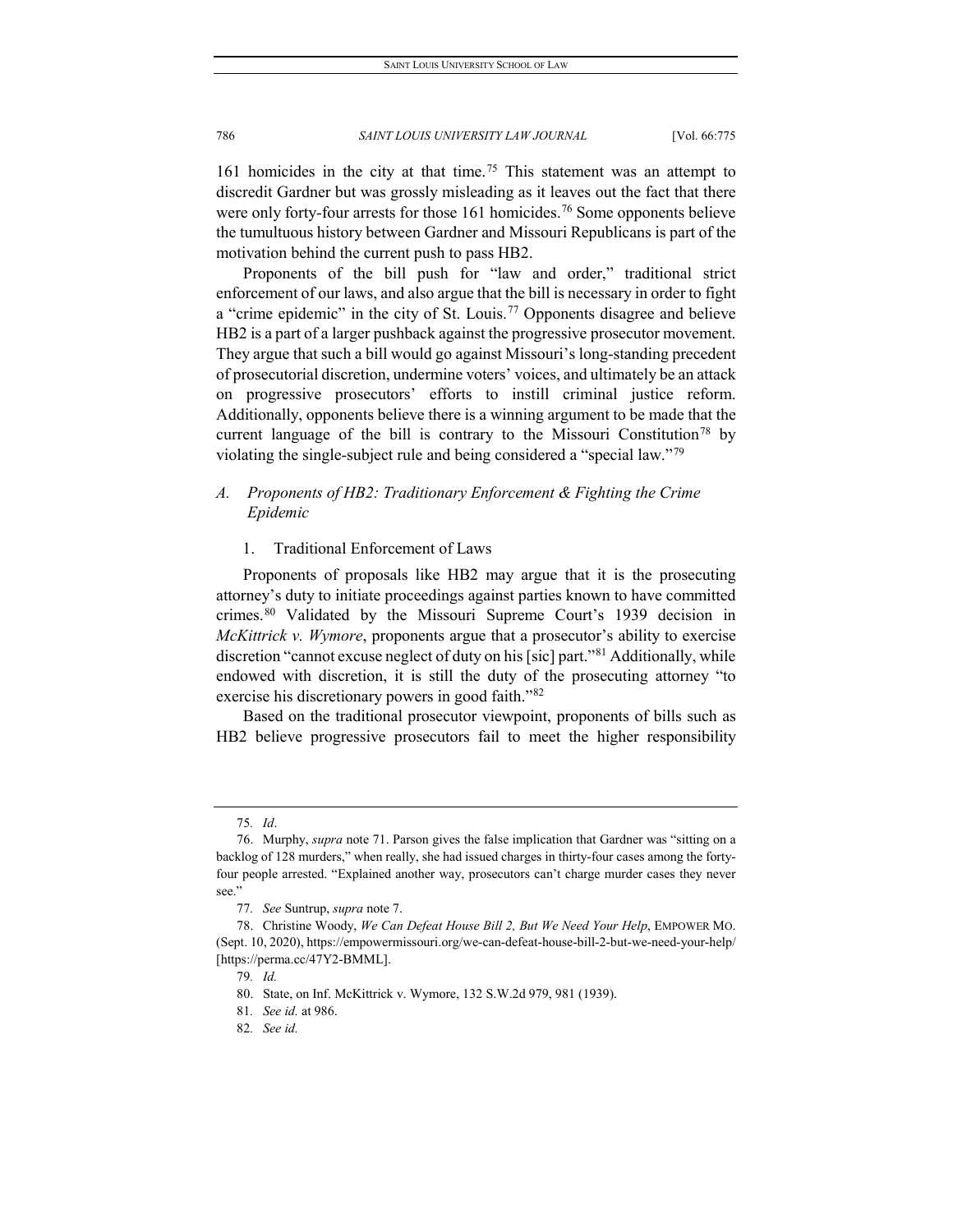required of elected representatives, compared to private attorneys.<sup>[83](#page-13-0)</sup> They believe a willful breach of this higher responsibility for political reasons "causes irreparable harm to the judicial system because it breeds contempt for the rule of law, emboldens the criminal element, and flouts prosecutorial obligations to the victims of crime."[84](#page-13-1)

Supporters of HB2 and other similar legislation tend to find progressive prosecutors to be "rogue" and detrimental to the traditional role of prosecutors.[85](#page-13-2) They believe that independent prosecutors must uphold the law as written, or else there is no guarantee that the law will be enforced or that charges will be filed.[86](#page-13-3) There is fear among those with the traditional viewpoint that progressives' goals of "dismantl[ing] the criminal justice system" will eliminate traditional prosecutors who follow the law.[87](#page-13-4) Along with their concern for upholding traditional methods of prosecutors, proponents of HB2 believe the bill is necessary in order to fight the "crime epidemic" in St. Louis City.<sup>[88](#page-13-5)</sup>

### 2. Fighting the "Crime Epidemic"

Advocates of measures such as HB2 believe that prosecutors who act as "social justice reformers" are actually demoralizing and undercutting law enforcement, while also threatening public safety.<sup>[89](#page-13-6)</sup> However, advocacy groups such as Empower Missouri, a group which advocates for basic human needs and equal justice, argue that HB2 would actually be more harmful to public safety, wasting taxpayer resources and taking away from struggling essential programs, such as K-12 and higher education, public health, and mental health. $90$ 

Missouri State Senator Bob Onder, who proposed this amendment to HB2, said that St. Louis Circuit Attorney Kim Gardner "is badly understaffed" with "little experience in her office," and that the measure could be very valuable for fighting against "the crime epidemic, the murder epidemic, in the city of St.

<span id="page-13-0"></span><sup>83.</sup> Craig Trainor, *Taking on "Progressive Prosecutors*,*"* CITY J. (Feb. 7, 2021), https://www.city-journal.org/taking-on-progressive-prosecutors [https://perma.cc/R47N-A2FF].

<sup>84</sup>*. Id.*

<span id="page-13-2"></span><span id="page-13-1"></span><sup>85.</sup> Charles Stimson & Zack Smith, *"Progressive" Prosecutors Sabotage the Rule of Law, Raise Crime Rates, and Ignore Victims*, HERITAGE FOUND. (Oct. 29, 2020), https://www.heritage .org/crime-and-justice/report/progressive-prosecutors-sabotage-the-rule-law-raise-crime-ratesand-ignore [https://perma.cc/V8Z5-5U3Z].

<sup>86</sup>*. Id.*

<sup>87</sup>*. Id.*

<sup>88</sup>*. See* Suntrup, *supra* note 7.

<span id="page-13-7"></span><span id="page-13-6"></span><span id="page-13-5"></span><span id="page-13-4"></span><span id="page-13-3"></span><sup>89.</sup> Samantha Michaels, *Attorney General William Barr Slams Progressive Prosecutors as "Dangerous*,*"* MOTHER JONES (Aug. 12, 2019), https://www.motherjones.com/politics/2019/08 /attorney-general-william-barr-slams-progressive-prosecutors-as-dangerous/ [https://perma.cc/3G EA-UKHN].

<sup>90</sup>*. See* Woody, *supra* note 78.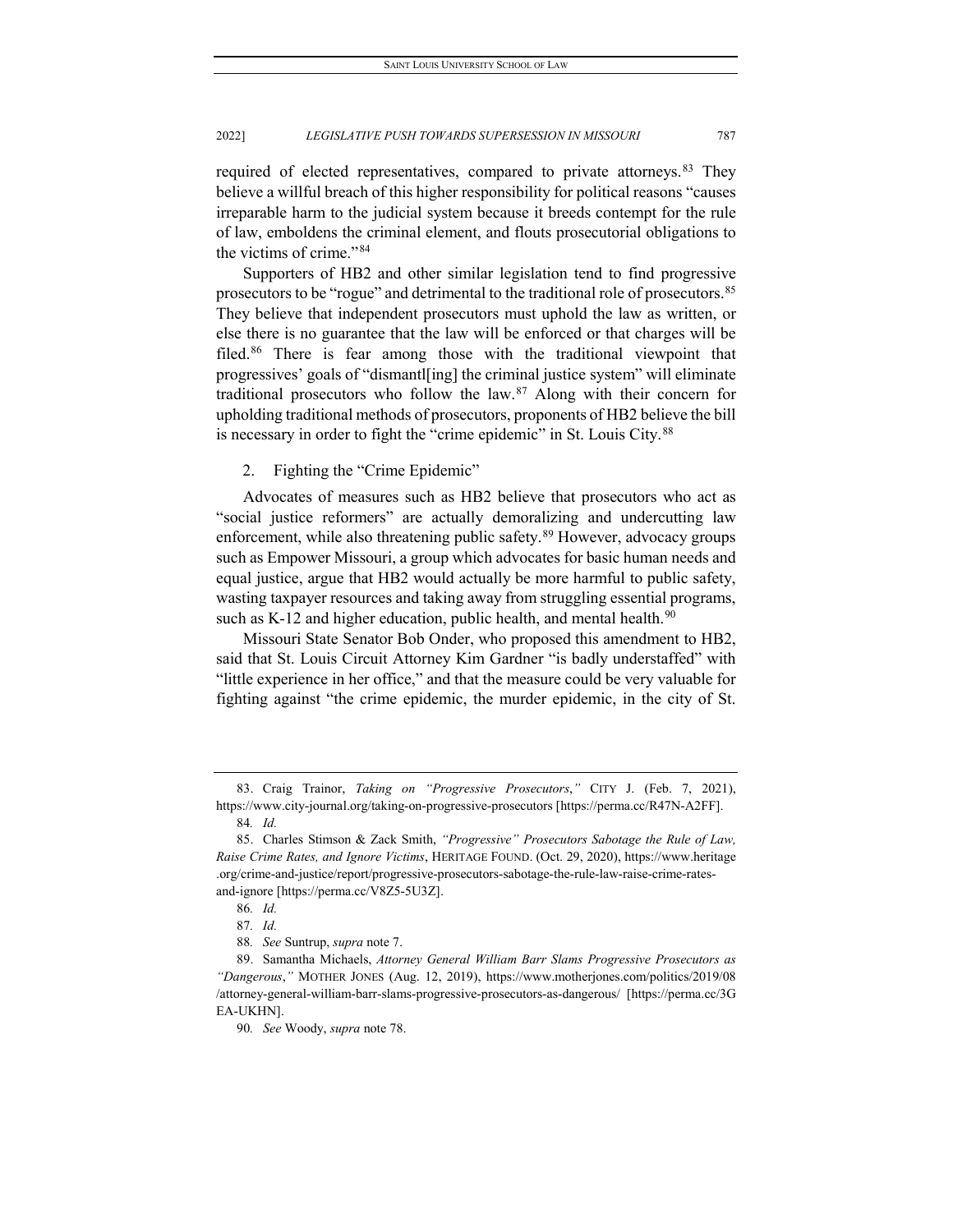Louis."<sup>[91](#page-14-0)</sup> Other proponents, such as State Senator Andrew Koenig, argue there is a correlation between a rising murder rate and decreasing conviction rates and prosecutions.[92](#page-14-1) While the St. Louis murder rate has slightly increased during Gardner's tenure,  $93$  there is no evidence to suggest this is caused by a change in conviction rates. Koenig believes a concurrent jurisdiction law would allow the State Attorney General to prosecute crimes, like murder, to "get convictions and get these violent criminals off the streets."[94](#page-14-3)

Missouri Governor Mike Parson believes the HB2 proposal "is not about taking away authority," but instead "is about fighting violent crime, achieving justice for victims, and making our communities safer."<sup>[95](#page-14-4)</sup> While there has been a surge in violent crime during the pandemic, this is true across twenty-nine cities, including St. Louis, and is unlikely a result of Gardner's actions.<sup>[96](#page-14-5)</sup> Despite Governor Parson's claim that HB2 is "not a personal attack" on Gardner, it is widely seen as targeted pushback at Gardner's progressive approach, with opponents wondering why other counties in Missouri are not also included in the bill. $97$ 

#### *B. Opponents of HB2: Prosecutorial Discretion & Criminal Justice Reform*

Opponents of proposals such as HB2 believe giving a state official concurrent jurisdiction over local matters is a direct attack on the local prosecutor's discretionary powers. This attack, they maintain, is completely detrimental to the community and disrespects the voters' choices in who they want to represent their area as prosecutor. Additionally, opponents believe

<span id="page-14-0"></span><sup>91</sup>*. See* Suntrup, *supra* note 7. Despite Senator Onder's concern for fighting the "crime epidemic," there have been no discussions or proposals to provide additional funding to Gardner's office.

<sup>92</sup>*. See* Gerber, *supra* note 11.

<span id="page-14-2"></span><span id="page-14-1"></span><sup>93</sup>*. Homicides in St. Louis, 1970–2021*, ST. LOUIS POST DISPATCH (Jan. 4, 2022), https://www.stltoday.com/online/50-years-of-st-louis-homicides/table\_5e4f1d5c-0808-57be-b4cf-1ad8fa7acc62.html [https://perma.cc/6HTG-W7B9]; *see also* Lauren Trager, *Records Show Trial Conviction Rate for Circuit Attorney's Office Has Fallen Nearly 20% in 2 Years*, KVIA (Feb. 26, 2020), https://kvia.com/regional-news/2020/02/26/records-show-trial-conviction-rate-for-circuitattorneys-office-has-fallen-nearly-20-in-2-years/ [https://perma.cc/2S5E-H73C] (Gardner spokesperson arguing that including plea agreements, Gardner's overall conviction rate is around 95% as opposed to KMOV's assertion that it was 51% in 2018 and 54% in 2019).

<sup>94</sup>*. See* Gerber, *supra* note 11.

<sup>95</sup>*. See* Murphy, *supra* note 71.

<span id="page-14-5"></span><span id="page-14-4"></span><span id="page-14-3"></span><sup>96</sup>*. See* RICHARD ROSENFELD ET AL., COUNCIL ON CRIM.JUST., PANDEMIC, SOCIAL UNREST, AND CRIME IN U.S. CITIES: 2020 YEAR-END UPDATE (Jan. 2021).

<span id="page-14-6"></span><sup>97.</sup> Katie Moore, *Gov. Parson Introduces Proposal Allowing AG to Prosecute Murders in St. Louis*, KANSAS CITY STAR (Aug. 10, 2020), https://www.kansascity.com/news/local/crime/article 244861797.html (Former U.S. Senator Claire McCaskill opposes HB2, calling it a "political circus" and asking, "[w]hy not Jackson County that also has record homicides?").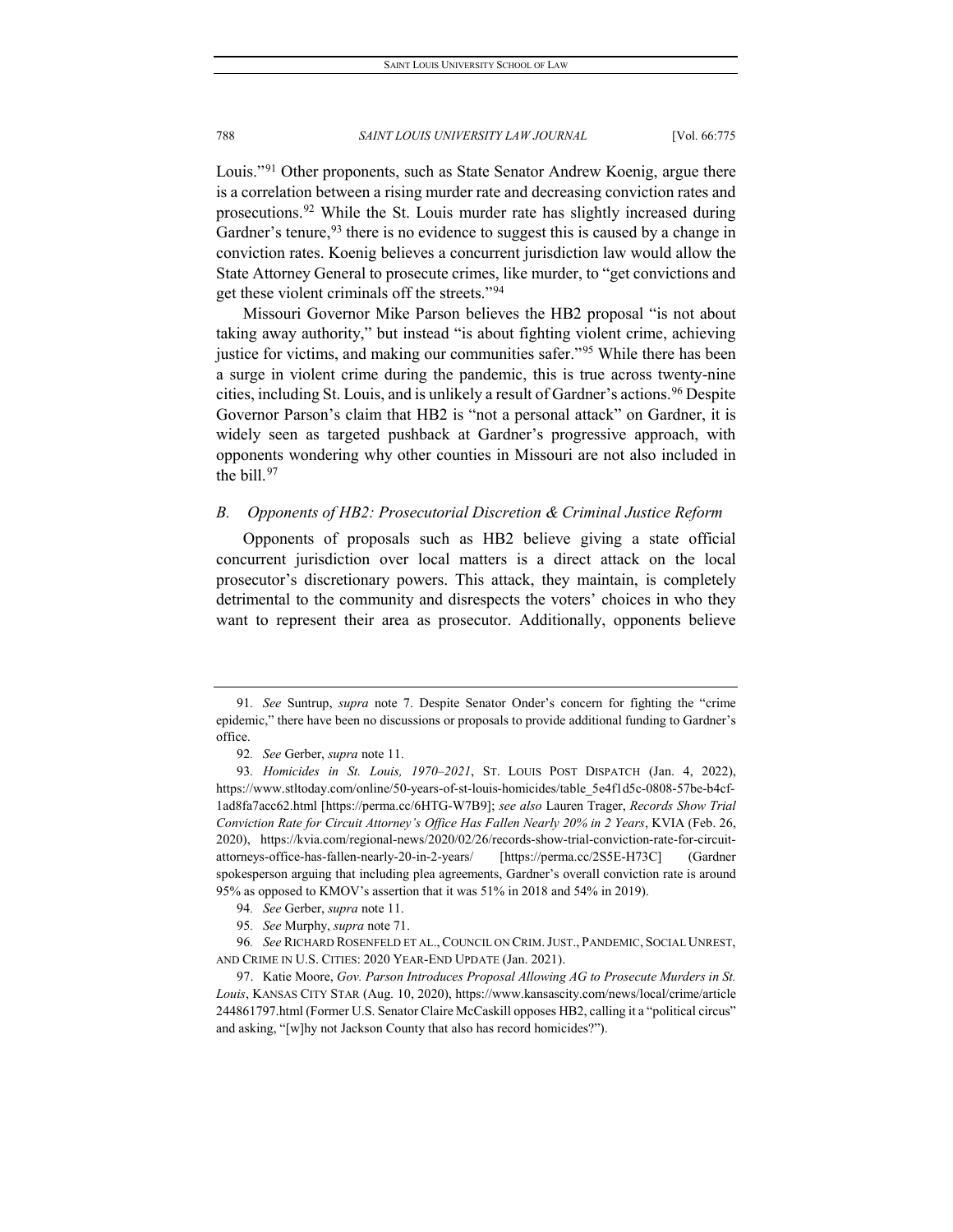proposals like HB2 are just a way to strike back at the recent movement of progressive prosecutors and their attempts to reform the criminal justice system.

There is also a belief from opponents that this law would be unconstitutional, as lawmakers are not allowed to amend bills onto unrelated legislation, yet the amendment added to HB2 involving concurrent jurisdiction for the attorney general was unrelated to HB2's purpose regarding the admissibility of witness testimony.[98](#page-15-0) Furthermore, opponents believe HB2 violates the section of Missouri's Constitution prohibiting the legislature from passing "any local or special law . . . where a general law can be made applicable."[99](#page-15-1)

#### 1. Prosecutorial Discretion

It is a deeply rooted legal principle that prosecuting attorneys have the sole discretion concerning against whom, when, and how criminal laws are enforced.[100](#page-15-2) Missouri courts have long found that it is unquestionably the responsibility and duty of the prosecuting attorney to thoroughly commence prosecution of criminal offenses until the conclusion.<sup>[101](#page-15-3)</sup> The prosecuting attorney has been vested with the responsibility to "manage and conduct all criminal cases" over which the court has jurisdiction.<sup>[102](#page-15-4)</sup> This responsibility includes the decision of whether or not to prosecute or bring charges before a grand jury,  $103$  and the prosecutor's decisions are seldom subject to judicial review.[104](#page-15-6)

Historically, studies of attorney general practice have found it rare for attorneys general to intervene in local prosecutions.[105](#page-15-7) In fact, almost every state has made a conscious choice to defer to local prosecutors over a statewide prosecutor.<sup>106</sup> Even in states where attorneys general have broader authority to

<span id="page-15-6"></span><span id="page-15-5"></span><span id="page-15-4"></span><span id="page-15-3"></span><span id="page-15-2"></span>104. State v. Gardner, 8 S.W.3d 66, 70 (Mo. 1999) (en banc) (citing State v. Massey, 763 S.W.2d 181, 183 (Mo. Ct. App. 1988)).

<span id="page-15-0"></span><sup>98</sup>*. See* Woody, *supra* note 78.

<sup>99.</sup> MO. CONST. art. III, § 40(30).

<span id="page-15-1"></span><sup>100.</sup> State ex rel. Lodwick v. Cottey, 497 S.W.2d 873, 880 (Mo. Ct. App. 1973).

<sup>101.</sup> State ex rel. Dowd v. Nangle, 276 S.W.2d 135, 137 (Mo. 1955) (en banc).

<sup>102</sup>*. Id.*

<sup>103.</sup> Bordenkircher v. Hayes, 434 U.S. 357, 364 (1978).

<span id="page-15-7"></span><sup>105.</sup> Rachel E. Barkow, *Federalism and Criminal Law: What the Feds Can Learn from the States*, 109 MICH. L. REV. 519, 552 n.149 (2011) (citing NAT'L ASS'N ATT'YS GEN. COMM. ON THE OFF. OF THE ATT'Y GEN., POWERS, DUTIES AND OPERATIONS OF STATE ATTORNEYS GENERAL 107 (Oct. 1977) ("There is little statistical data on how frequently Attorneys General initiate prosecutions, but it appears that this power is infrequently exercised."); Earl H. De Long, *Powers and Duties of the State Attorney-General in Criminal Prosecution*, 25 AM. INST. CRIM. L. & CRIMINOLOGY 358, 395 (1935) ("Although the attorney-generals of most of the forty-eight states are authorized to conduct criminal prosecutions . . . the extent of state participation in this phase of criminal law enforcement is negligible.").

<span id="page-15-8"></span><sup>106.</sup> Barkow, *supra* note 105, at 154.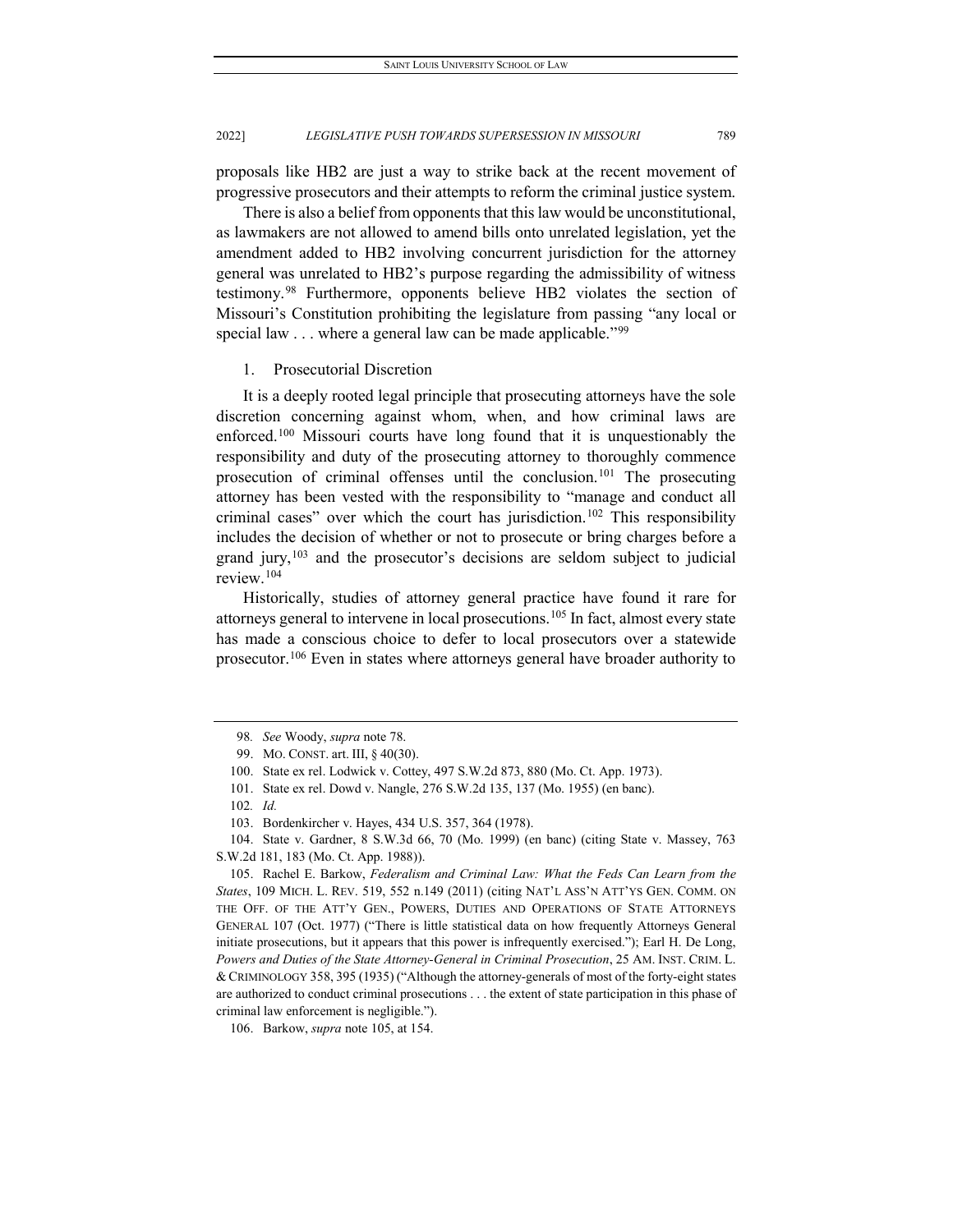intervene in local prosecutions, almost every attorney general opts not to use this broad discretionary power except in rare cases. $107$ 

While not dealing specifically with the attorney general interfering with a prosecutor's discretion, the Missouri Supreme Court found in *State v. Honeycutt* that a trial judge does not have the inherent authority to dismiss a criminal case for failure to prosecute.<sup>108</sup> The court found that recognizing such an authority "would interfere with the long-recognized discretion of a prosecutor to determine when and whether to bring charges . . . ."[109](#page-16-2) *Honeycutt* went further on to say "the discretion vested in him [sic] by law places in him the sole power to determine when he should proceed with a prosecution or dismiss it."[110](#page-16-3)

*Honeycutt* was not the first case regarding prosecutorial discretion in Missouri, as the Missouri Supreme Court ruled similarly in *State ex rel. Griffin v. Smith*. [111](#page-16-4) In *Griffin*, the court determined "that the prosecuting attorney has the discretion and authority, without the consent or permission of the circuit court or anyone else, to enter the State's *nolle prosequi* or dismissal in a pending criminal cause . . . ."[112](#page-16-5) While *Honeycutt* found a judge had no authority to force dismissal of charges on a prosecutor, *Griffin* further ruled that a judge had no authority to force a prosecutor to move forward with a prosecution.<sup>[113](#page-16-6)</sup> With *Griffin* dating back to 1953 and the *Honeycutt* ruling fifty years later in 2003, it seems clear that Missouri courts are very reluctant to allow anyone to interfere with a prosecuting attorney's inherent discretionary authority.

The United States is the only country in the world where citizens elect prosecutors.<sup>[114](#page-16-7)</sup> Supporters of electing local prosecutors argue that elections provide citizens with greater control over government and increase the responsiveness of prosecutors to the problems within their community.[115](#page-16-8) It is vital for a prosecutor to remain free before trial to exercise the broad discretion entrusted to the position to ascertain the extent of societal interest in a prosecution.<sup>[116](#page-16-9)</sup>

115. Michael Ellis, *The Origins of the Elected Prosecutor*, 121 YALE L.J. 1528, 1531 (2012).

<span id="page-16-9"></span><span id="page-16-8"></span>116. State ex rel. Becker v. Wood, 611 S.W.3d 510 (Mo. 2020) (en banc) (citing United States v. Goodwin, 457 U.S. 268, 381 (1982)).

<sup>107</sup>*. Id.* at 550.

<span id="page-16-1"></span><span id="page-16-0"></span><sup>108.</sup> State v. Honeycutt, 96 S.W.3d 85, 89 (Mo. 2003) (en banc).

<span id="page-16-2"></span><sup>109</sup>*. Id.* at 88.

<sup>110</sup>*. Id.*

<sup>111.</sup> State ex rel. Griffin v. Smith, 258 S.W.2d 590, 594 (Mo. 1953) (en banc).

<sup>112</sup>*. Id.* at 495.

<sup>113</sup>*. Id.*

<span id="page-16-7"></span><span id="page-16-6"></span><span id="page-16-5"></span><span id="page-16-4"></span><span id="page-16-3"></span><sup>114</sup>*. See* Michael Tonry, *Determinants of Penal Policies*, 36 CRIME & JUST. 1, 35 (2007) ("Only in the United States are judges and prosecutors elected . . . ."); *see also* Mirjan Damaska, *Structures of Authority and Comparative Criminal Procedure*, 84 YALE L.J. 480, 512 (1975) ("In most American states, public prosecutors are locally elected officials with surprisingly great and virtually uncontrolled authority.").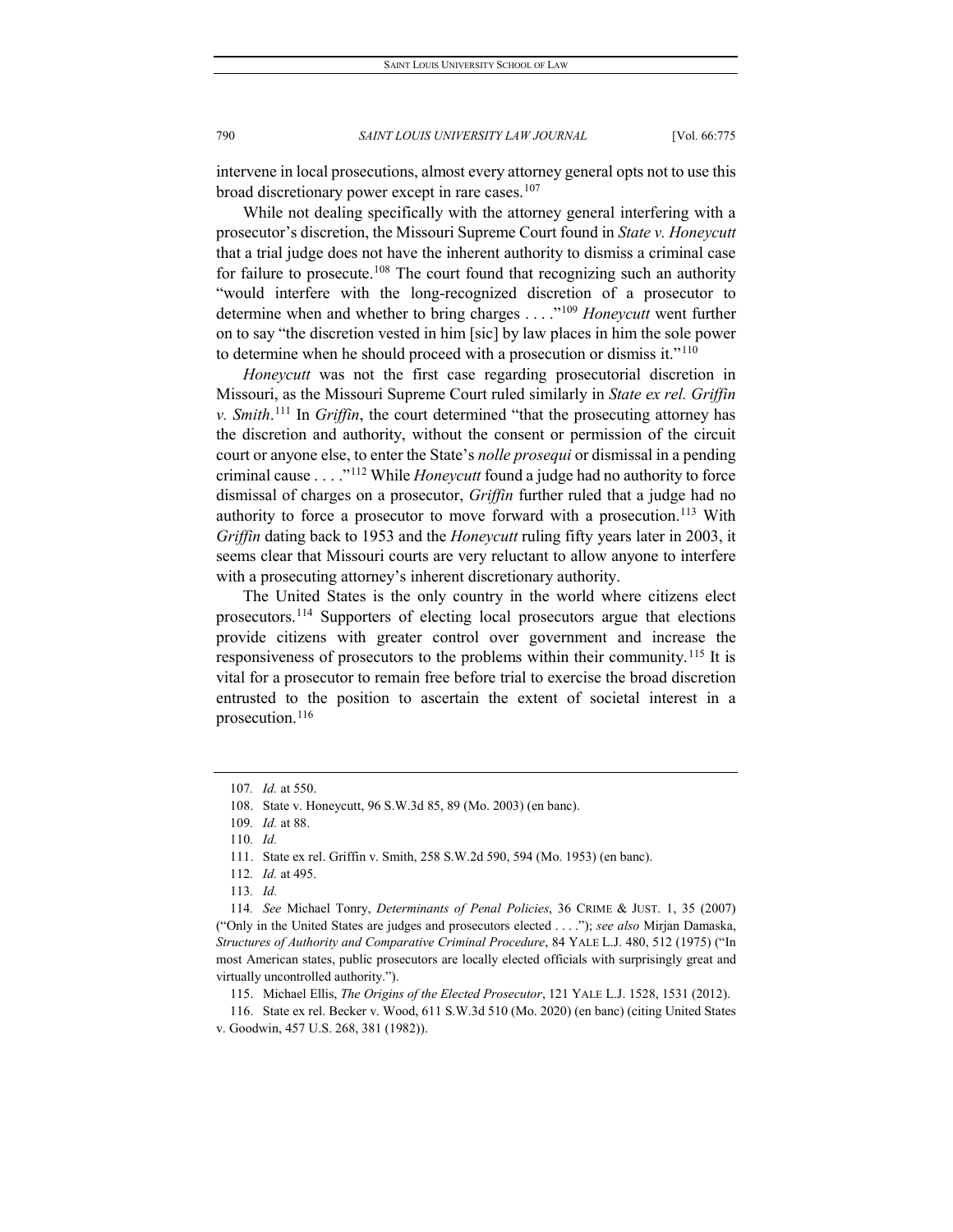Gardner's utilization of her discretion causes HB2 advocates to claim she does not prosecute enough crimes.<sup>[117](#page-17-0)</sup> However, Gardner believes HB2 reveals how a powerful few continue to fight against her reforms since being elected.<sup>118</sup> She argues that the people in the city of St. Louis voted for her overwhelmingly in support of enacting her proposed reforms to the criminal justice system.<sup>[119](#page-17-2)</sup>

#### 2. Criminal Justice Reform

Across the country, there is a developing belief that prosecutors, given their autonomy and discretion, can be the key to criminal justice reform.<sup>[120](#page-17-3)</sup> Prosecutors should want to ensure fairness and increase public safety, and by using their discretion appropriately, they can lead the effort to "reduce mass incarceration, to address racial disparity in the system, [and] to look for alternatives to oppressive sanctions."[121](#page-17-4) However, HB2 and similar concurrent jurisdiction laws interfere with a prosecutor's discretion and can prevent prosecutors from effectively reducing mass incarceration.

As of today, the United States is still imprisoning its citizens at a higher rate than any other Western democracy,<sup>[122](#page-17-5)</sup> which many people see as a major problem. One argument against prosecutors acting to reform the criminal justice system is that reducing the mass incarceration rate comes at the cost of public

<span id="page-17-0"></span><sup>117.</sup> Kurt Erickson, *Parson Targets St. Louis Prosecutor, Saying Gardners Not Doing Enough to Combat Crime*, ST. LOUIS POST-DISPATCH (Aug. 11, 2020), https://www.stltoday.com/news /local/crime-and-courts/parson-targets-st-louis-prosecutor-saying-gardner-not-doing-enough-tocombat-crime/article\_7505776b-2d36-57d2-a9f9-d089ce20279c.html [https://perma.cc/36KK-PA FH].

<span id="page-17-1"></span><sup>118.</sup> David Greenwald, *State of Missouri Threatens Prosecutorial Independence of Kim Gardner*, DAVIS VANGUARD (Aug. 16, 2020), https://www.davisvanguard.org/2020/08/state-ofmissouri-threatens-prosecutorial-independence-of-kim-gardner/ [https://perma.cc/Q856-3P3Y].

<sup>119</sup>*. Id.*

<span id="page-17-3"></span><span id="page-17-2"></span><sup>120.</sup> Tanya Decendario & Linhchi Nguyen, *Michigan Prosecutor Conducts Listening Tour, Announces Criminal Justice Reforms*, DAVIS VANGUARD (Jan. 5, 2021), https://www.davisvan guard.org/2021/01/progressive-prosecutor-series-michigan-prosecutor-conducts-listening-tourannounces-criminal-justice-reforms/ [https://perma.cc/N687-CBGY] (Michigan prosecutor announces criminal justice reforms); Sandy Hausman, *Progressive Prosecutors Want Big Legal Changes*, WVTF (Jan. 5, 2021), https://www.wvtf.org/post/progressive-prosecutors-want-biglegal-changes#stream/0 [https://perma.cc/WZ69-AMK6] (Virginia prosecutors ask state lawmakers to make changes to reduce the state's prison population, assure justice for all people, and save tax dollars in the long run); Juleyka Lantigua-Williams, *Are Prosecutors the Key to Justice Reform?*, ATLANTIC (May 18, 2016), https://www.theatlantic.com/politics/archive/2016/05/areprosecutors-the-key-to-justice-reform/483252/ [https://perma.cc/JU9J-2RE9].

<sup>121.</sup> Lantigua-Williams, *supra* note 120.

<span id="page-17-5"></span><span id="page-17-4"></span><sup>122</sup>*. Highest to Lowest—Prison Population Rate*, WORLD PRISON BRIEF, https://www.prison studies.org/highest-to-lowest/prison\_population\_rate?field\_region\_taxonomy\_tid=All [https://per ma.cc/U269-3NRE] (last visited Feb. 21, 2021).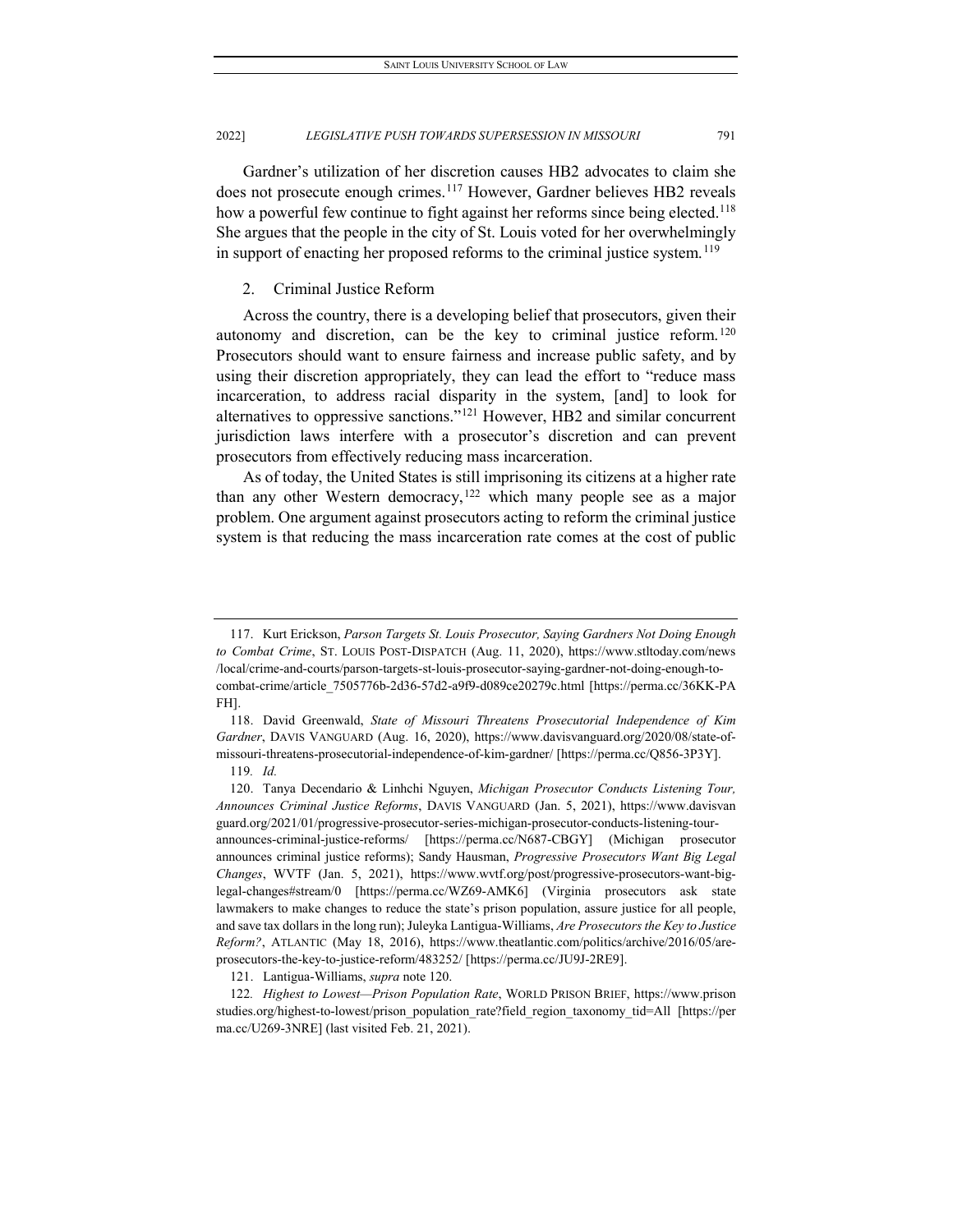safety, however, between 2007 and 2017, thirty-four states proved this wrong by reducing both imprisonment and crime rates simultaneously.<sup>[123](#page-18-0)</sup>

Americans seem to be largely united around the idea that action is needed to reform the criminal justice system.[124](#page-18-1) An Associated Press poll in June of 2020 found 29% of Americans think the criminal justice system needs "a complete overhaul," 40% believe "major changes" are needed, 25% say only "minor changes" are necessary, and just 5% think "no changes" are needed at all.<sup>[125](#page-18-2)</sup> A separate poll by the American Civil Liberties Union in 2017 found 91% of Americans to support criminal justice reform.<sup>[126](#page-18-3)</sup>

According to the U.S. Supreme Court, the prosecutor's interest in a criminal case is "not that it shall win a case, but that justice shall be done."[127](#page-18-4) Progressive prosecutors believe justice can be achieved through the wise exercise of discretion while simultaneously reducing incarceration rates. Bills like HB2 attempt to help state actors who want to curb a prosecutor's discretionary powers, which in effect will frustrate efforts by progressive prosecutors to end mass incarceration.

3. Missouri Constitutional Challenges

Opponents of Missouri's HB2 also believe the current version of the bill violates the single subject rule and the special law prohibition specifically called out in the Missouri Constitution.[128](#page-18-5) Additionally, despite Missouri law allowing the governor to direct the attorney general to *aid* a local prosecutor,<sup>[129](#page-18-6)</sup> the common belief is that the law is predicated on a request for aid coming from the local prosecutor,<sup>130</sup> which Kim Gardner has not requested.

An act satisfies the single subject requirement of Article III, Section 23 of the Missouri Constitution if "all its provisions fairly relate to the same subject, have a natural connection therewith or are incidents or means to accomplish its

<span id="page-18-0"></span><sup>123.</sup> Cameron Kimble & Ames Grawert, *Between 2007 and 2017, 34 States Reduced Crime and Incarceration in Tandem*, BRENNAN CTR. (Aug. 6, 2019), https://www.brennancenter.org/ourwork/analysis-opinion/between-2007-and-2017-34-states-reduced-crime-and-incarcerationtandem [https://perma.cc/KF42-VFRM].

<sup>124</sup>*. See* Long, *supra* note 32.

<sup>125</sup>*. Id.*

<span id="page-18-4"></span><span id="page-18-3"></span><span id="page-18-2"></span><span id="page-18-1"></span><sup>126.</sup> Press Release, 91 Percent of Americans Support Criminal Justice Reform, ACLU Polling Finds (Nov. 16, 2017), https://www.aclu.org/press-releases/91-percent-americans-support-crimi nal-justice-reform-aclu-polling-finds [https://perma.cc/XB39-F5B9].

<sup>127.</sup> Berger v. United States, 295 U.S. 78, 88 (1935).

<sup>128</sup>*. See* Woody, *supra* note 78.

<sup>129.</sup> MO. REV. STAT. § 27.030.

<span id="page-18-7"></span><span id="page-18-6"></span><span id="page-18-5"></span><sup>130.</sup> David Lieb, *Analysis: Missouri Attorney General Koster Has Limited Prosecutorial Powers*, MISSOURIAN (Oct. 20, 2013), https://www.columbiamissourian.com/news/state\_news /analysis-missouri-attorney-general-koster-has-limited-prosecutorial-powers/article\_5502dfa6-98 82-5efe-8786-de4035bb3c2f.html [https://perma.cc/943K-WT8L].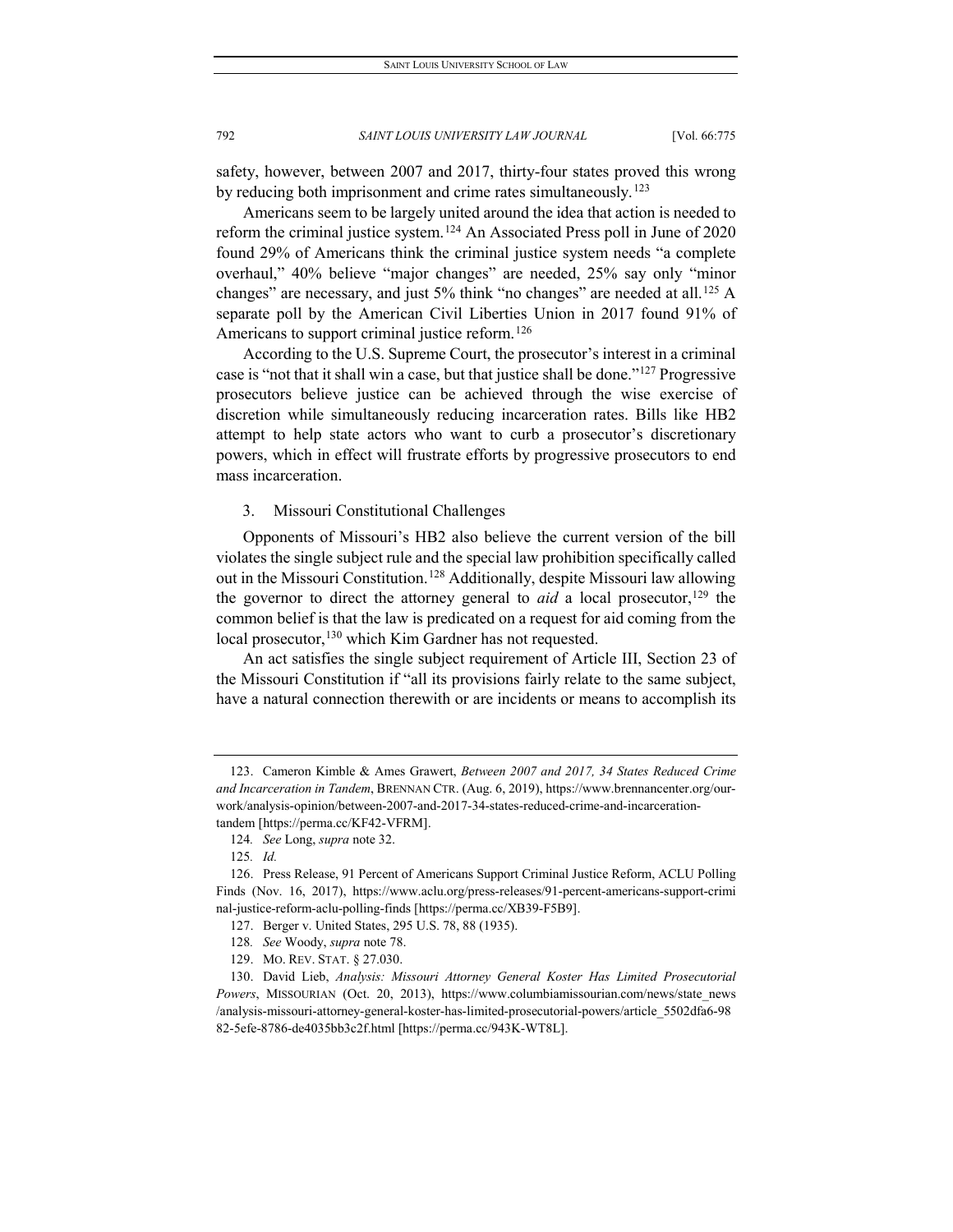purpose."[131](#page-19-0) A single "subject" may include any matter that falls within or reasonably relates to the general core purpose of the proposed legislation.<sup>[132](#page-19-1)</sup>

The Missouri Supreme Court's test for determining if a bill violates the single subject requirement of Article III, Section 23, has "remained virtually the same since 1869."<sup>[133](#page-19-2)</sup> A bill does not violate the single subject requirement as long as "the matter is germane, connected, and congruous."<sup>[134](#page-19-3)</sup> The test to ascertain if "a bill contains more than one subject is whether all provisions of the bill fairly relate to the same subject, have natural connection therewith or are incidents or means to accomplish its purpose."[135](#page-19-4) Any matters which are considered to be "incongruous, disconnected, and without any mutual relation to each other must not be joined in one bill."<sup>[136](#page-19-5)</sup>

The phrase "one subject" is to be broadly read, but not so broadly that the phrase becomes meaningless.[137](#page-19-6) The Missouri Association of Prosecuting Attorneys ("MAPA") believes the senate ignored this single subject requirement, instead grafting concurrent jurisdiction to the Attorney General within a bill that was supposed to relate to "the admissibility of certain witness statements."<sup>[138](#page-19-7)</sup> If a court agreed, this could jeopardize any conviction the attorney general might obtain.[139](#page-19-8) MAPA strongly opposes any measure for concurrent jurisdiction, noting that throughout Missouri's entire history as a state, "the Attorney General has never had the power to prosecute homicide cases without the request and consent of the local prosecutor."[140](#page-19-9)

Aside from the Constitutional "one subject" rule argument, there is also an argument to be made that HB2 would be considered a "special law," which also violates the Missouri Constitution.<sup>[141](#page-19-10)</sup> Challengers of HB2 argue that the specific targeting of St. Louis City by the proposed law thus violates the Missouri Constitution by applying to only one jurisdiction, but not others, without valid cause.[142](#page-19-11) While proponents of HB2 may argue that such valid cause exists via

<span id="page-19-0"></span><sup>131.</sup> Rizzo v. State, 189 S.W.3d 576, 579 (Mo. 2006) (en banc).

<span id="page-19-1"></span><sup>132</sup>*. Id.*

<span id="page-19-2"></span><sup>133.</sup> Hammerschmidt v. Boone Cty., 877 S.W.2d 98, 102 (Mo. 1994) (en banc).

<sup>134</sup>*. Id.* (quoting State v. Mathews, 44 Mo. 523, 527 (Mo. 1869)).

<sup>135.</sup> Westin Crown Plaza Hotel Co. v. King, 664 S.W.2d 2, 6 (Mo. 1984) (en banc).

<sup>136.</sup> State ex rel. Attorney Gen. v. Miller, 100 Mo. 439, 13 S.W. 677, 678 (Mo. 1890).

<sup>137</sup>*. Hammerschmidt*, 877 S.W.2d at 102.

<span id="page-19-8"></span><span id="page-19-7"></span><span id="page-19-6"></span><span id="page-19-5"></span><span id="page-19-4"></span><span id="page-19-3"></span><sup>138.</sup> Statement of the Mo. Ass'n of Prosecuting Attorneys on Concurrent Jurisdiction Following Passage of HB2 in Senate (Sept. 3, 2020), https://www.prosecutors.mo.gov/files/MAPA %20Statement%20on%20Concurrent%20Jurisdiction%20Proposals%209-3-2020.pdf [https://per ma.cc/PS8F-MCQQ].

<sup>139</sup>*. Id.*

<span id="page-19-9"></span><sup>140</sup>*. Id.*

<span id="page-19-10"></span><sup>141.</sup> MO. CONST. art. III § 40.

<span id="page-19-11"></span><sup>142</sup>*. See* Woody, *supra* note 78.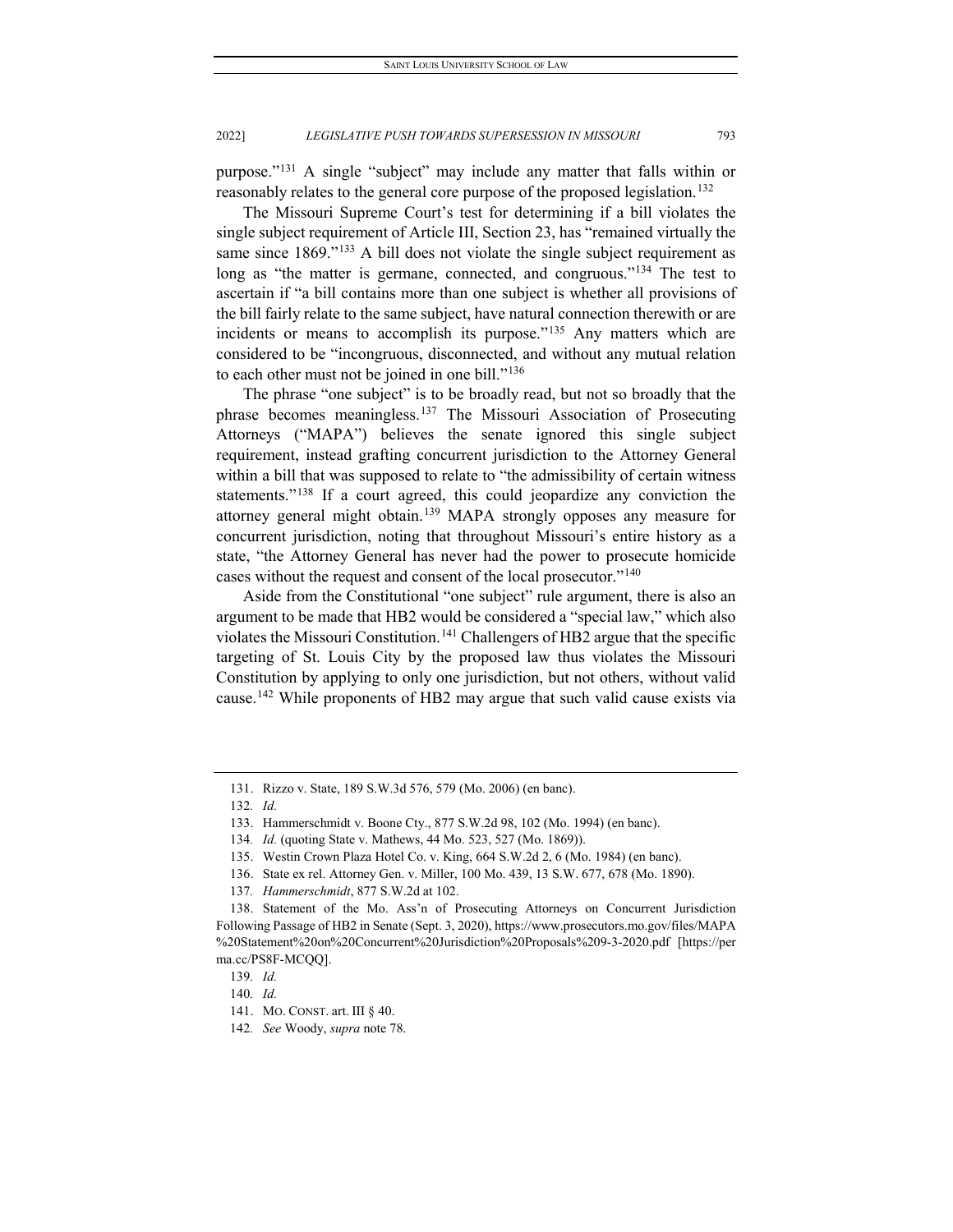the crime epidemic in St. Louis City, this would likely be challenged further and decided by the courts.<sup>[143](#page-20-0)</sup>

## III. BEST SOLUTION: RESPECT PROSECUTORIAL DISCRETION & THE INTERESTS OF JUSTICE

Given the differing views of this issue, any given model of prosecutorial supersession will leave some groups of people dissatisfied. Furthermore, many views on prosecutorial discretion are dependent on whether that individual's political party is in power, which is a harmful ingredient when trying to discern the best possible model for all people regardless of their political beliefs. However, such partisan factors should ultimately have no effect on the operation of our criminal justice system.

While full discretion is vital, one aspect progressive prosecutors should be careful around is authorizing blanket refusals to prosecute. As previously discussed, Florida's Supreme Court ruled that Aramis Ayala did not have the power to declare she would refuse to seek the death penalty in any cases. Blanket policies, as opposed to general guidelines, take prosecutors beyond the element of discretion and into a potential separation of powers argument.[144](#page-20-1) As the former president of the Florida Prosecuting Attorneys Association said, "if [Ayala] wants to change the law," she should "run for the Legislature."<sup>[145](#page-20-2)</sup>

For St. Louis voters, this sort of argument does not necessarily apply towards Kim Gardner, who does not have any per se blanket policies of non-enforcement.<sup>[146](#page-20-3)</sup> However, any constituents who are forced to have the state attorney general take over local affairs are able to make their own argument about separation of powers. The Missouri Constitution requires the power of government to be divided between the legislative, executive, and judicial departments, and further states that "no person . . . charged with the exercise of powers properly belonging to one of those departments, shall exercise any power properly belonging to either of the others."[147](#page-20-4) Gardner believes HB2 is not legal for this very reason, saying "you have to really think about . . . the governor and

<sup>143</sup>*. Id.*

<span id="page-20-1"></span><span id="page-20-0"></span><sup>144</sup>*. See generally* Logan Sawyer, *Reform Prosecutors and Separation of Powers*, 72 OKLA. L. REV. 603 (2020).

<span id="page-20-2"></span><sup>145</sup>*. See* Jessica Pishko, *Prosecutors Are Banding Together to Prevent Criminal-Justice Reform*, NATION (Oct. 18, 2017), https://www.thenation.com/article/archive/prosecutors-arebanding-together-to-prevent-criminal-justice-reform/ [https://perma.cc/5HGF-L8J6] (quoting former Florida Prosecuting Attorneys Association President Glenn Hess).

<span id="page-20-3"></span><sup>146.</sup> Even in Gardner's new policy of not prosecuting cases under 100 grams, she states the caveat that this only applies if there are no aggravating circumstances. *See* Sarah Fenske, *St. Louis Will No Longer Prosecute Marijuana Possession Under 100 Grams*, RIVERFRONT TIMES (June 13, 2018), https://www.riverfronttimes.com/stlouis/st-louis-will-no-longer-prosecute-marijuanapossession-under-100-grams/Content?oid=20121463 [https://perma.cc/E3RL-UPKZ].

<span id="page-20-4"></span><sup>147.</sup> MO. CONST. art. II § 1.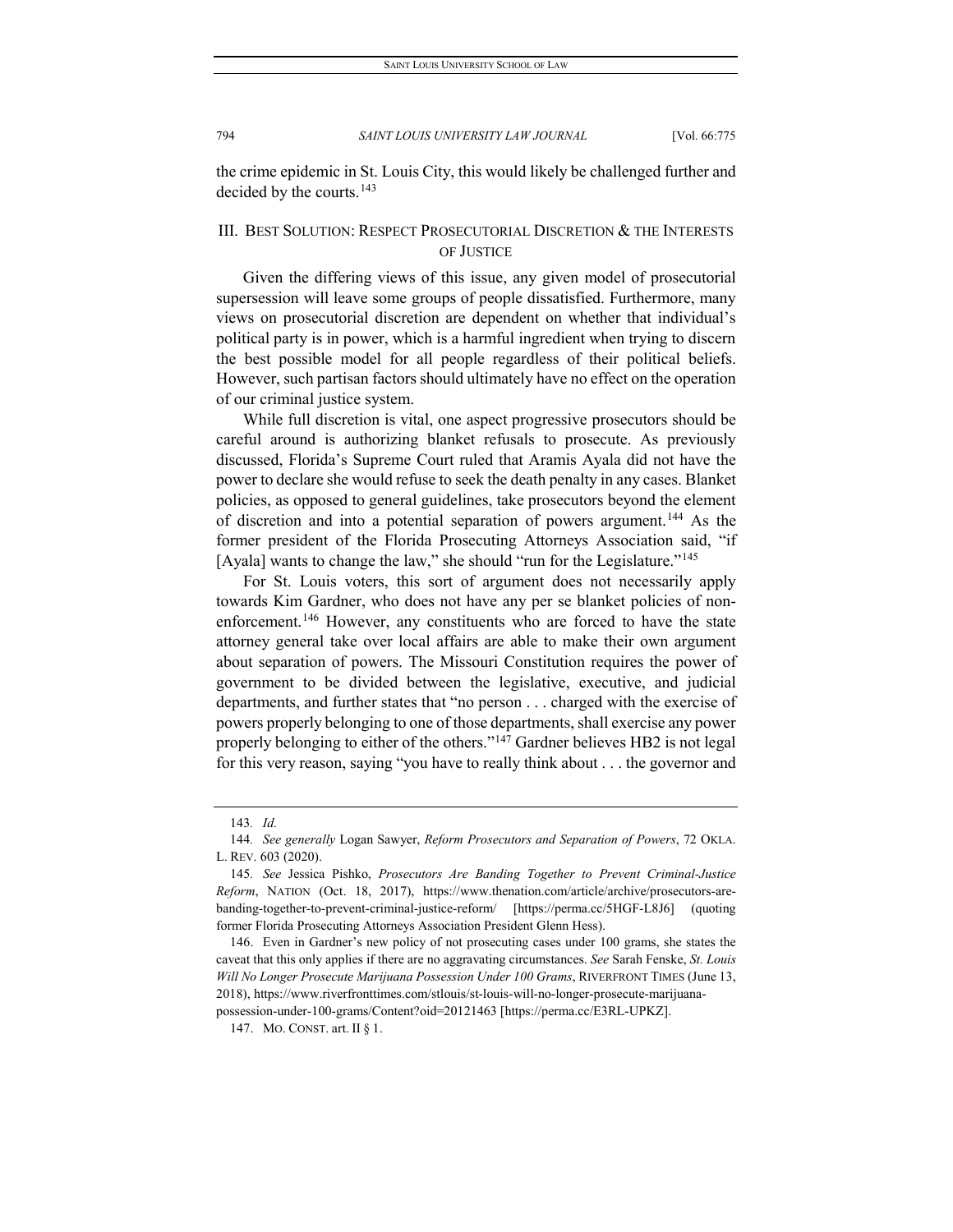the issues of separation of powers, injecting the executive branch into the judicial branch.["148](#page-21-0) As previously discussed, the local prosecutor's discretion is well established, and state officials have seldom been able to single-handedly take over.

With bills such as HB2 and others being proposed, now is the time to protect the discretion of local prosecutors who are rightfully elected by their constituents. State level officials, such as the attorney general, should not override local communities' votes by stealing power away from local prosecutors. The best solution going forward is to reject proposals such as HB2, and instead preserve the prosecutorial discretion which has existed at the local level for a long time. Any concerns regarding a prosecutor's blanket refusal to act on certain matters should be resolved knowing that the state supreme courts stand ready to hear challenges on those matters.

#### **CONCLUSION**

The role of the prosecutor in the United States is unique but holds some important powers. In the past, prosecutors have used these powers to be "toughon-crime," which became a key factor in America's over-incarceration problem within the criminal justice system. In recent years, this trend has begun to reverse with the increasing popularity of progressive prosecutors. The rise of these progressive prosecutors has been met with backlash by those who believe in the traditional approach of prosecutors, most often with attacks on the ability of the prosecutor to utilize their discretionary powers when deciding how to handle their cases.

Prosecutorial discretion is deeply rooted in the American criminal justice system. As such, any attempt to take away such discretion should not be taken lightly. As locally elected officials, prosecutors have been purposely chosen by their constituents. Voters make these decisions carefully, based on whichever candidate shares similar beliefs, especially regarding the operation of the criminal justice system. Providing full discretion empowers local prosecutors to pursue criminal convictions based on the beliefs and values of the community who elected them. Any measure which provides the state attorney general concurrent jurisdiction to act on matters previously under the sole discretion of the local prosecutor counteracts the local community's voice and voting power.

The election of progressive prosecutors in various cities and counties across the country is not something that has happened by chance. These communities are making the active choice to elect someone as prosecutor who feels the same way they do about the justice system. Voters who elect progressive prosecutors expect them to take many of the actions discussed throughout this Note, such as

<span id="page-21-0"></span><sup>148</sup>*. See* Greenwald, *supra* note 118.